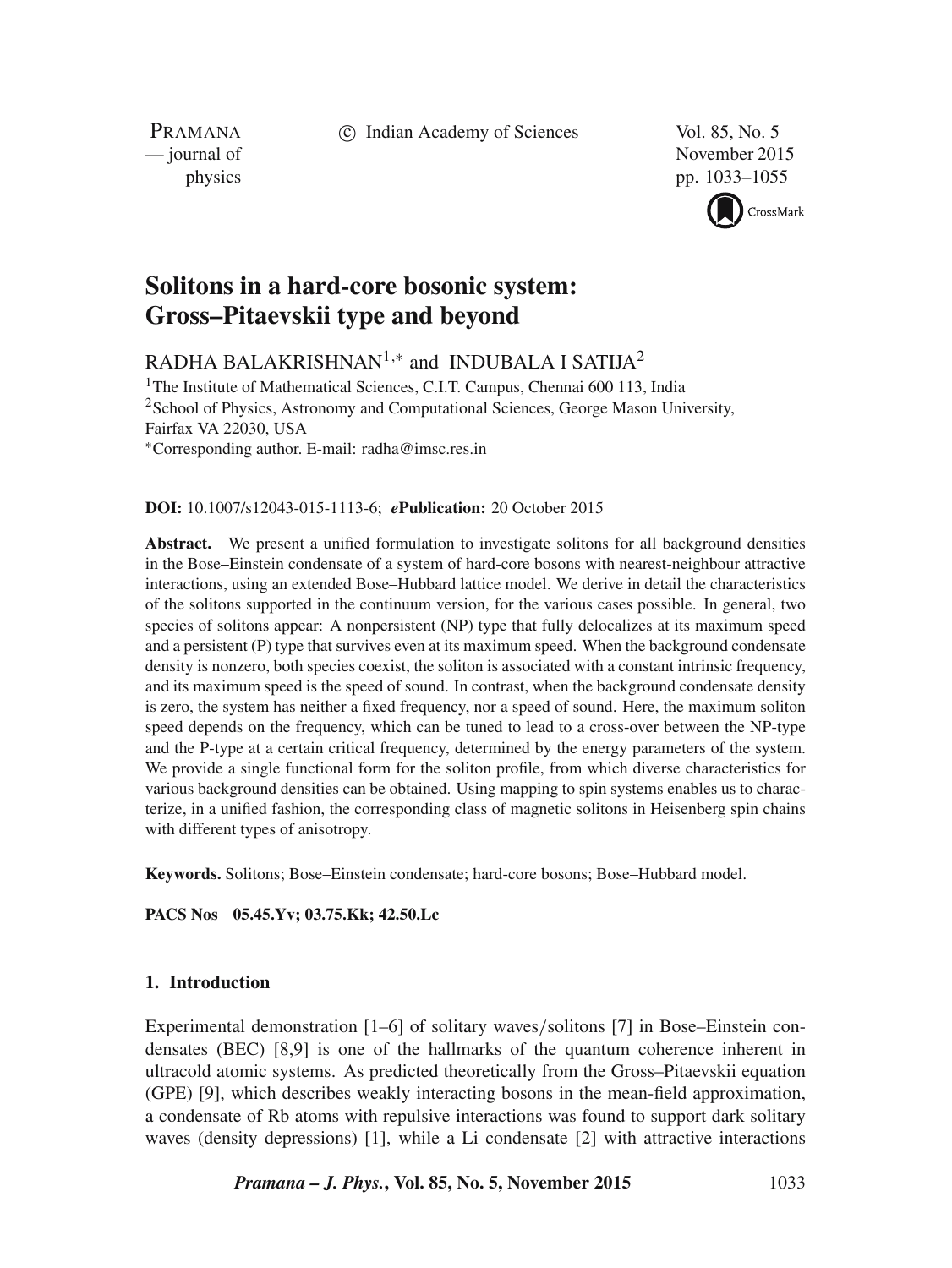supported bright solitary waves (density elevations) [10]. Intrinsically nonlinear, BEC systems continue to remain an active area to explore the presence of nonlinear localized modes. In view of the fact that the GPE also describes nonlinear optical systems, these studies are relevant beyond the BEC context.

In our earlier work [11–13], we have investigated the propagation of solitonic excitations in a system of hard-core bosons (HCB), which describes strongly repulsive bosons. Mapping an extended Bose–Hubbard model [14,15] for hard-core bosons on a lattice (with nearest-neighbour  $(nn)$  hopping energy t and nn interaction energy V) to a spin model, we used spin-coherent states [16] to obtain the condensate density for the HCB system as  $\rho^s = \rho(1 - \rho)$ , where  $\rho$  is the bosonic (particle) density for the HCB system. We derived the continuum evolution equation for the condensate wave function, which we called the HGPE, 'H' standing for HCB. The only model-dependent effective energy parameter that appears in the HGPE is  $E_e = (t - V)/t$ . (It is convenient to express all energies in units of  $t$ , which sets the energy scale in the problem.)

In the case  $E_e > 0$ , we analysed unidirectional solitary wave excitations in the HGPE when the background density  $\rho_0$  contains both particles and holes. For a hard-core system, this implies  $0 < \rho_0 < 1$ . We refer to this as the 'fractional-filling' case. This corresponds to a nonzero condensate density  $\rho_0^s$  in the background. Under these conditions, the system was shown to possess an intrinsic speed of sound and an intrinsic frequency parameter. These are fixed in the sense that they depend on the given background density and the system parameters. This frequency can be shown to be just the frequency associated with the phase of the homogeneous condensate in the background.

At half-filling, the density  $\rho$  can exhibit both bright and dark solitons which are mirror images of each other. Further, both are nonpersistent (NP) solitons that flatten out and delocalize at their maximum speed, which is the speed of sound in the system. Intriguingly, for half-filling, the behaviour of solitons in the condensate density  $\rho^s$  in this strongly repulsive system can be shown to be [13] very similar to that of the GP soliton in a weakly repulsive system, because it is dark, and delocalizes at sonic speed.

Away from half-filling, we found two distinct species of solitons that coexist in the HCB system. For  $0 < \rho_0 < \frac{1}{2}$  (respectively,  $\frac{1}{2} < \rho_0 < 1$ ), one is a NP-type dark (resp., bright) soliton in the density, that delocalizes completely at the speed of sound, while the other is a novel persistent P-type bright (resp., dark) soliton that survives as a localized entity, even at its maximum speed. In addition, the P-type soliton transforms into a train of solitons at supersonic speeds, quite unlike a GP soliton. The corresponding condensate density soliton of the NP type is always dark, while that of the P type not only survives at the speed of sound, but also becomes completely bright at this speed [11,12]. This brightness is quite unexpected in a very strongly repulsive system like the HCB. Preliminary results on the collision properties of these solitary waves [17] show that they emerge unscathed, suggesting that they could be strict solitons. Additionally, in a recent study [18], we have also shown that both the above species of solitary waves found in the continuum analytically, remain stable on the discrete lattice under time evolution, and also survive quantum fluctuations, for experimentally accessible time-scales.

A natural question that arises is whether the HCB system can support solitary wave excitations for  $E_e > 0$ , when the background density has only particles or only holes, i.e., when  $\rho_0 = 1$  or when  $\rho_0 = 0$ . We shall refer to both these limiting values as the 'integer filling' case, in which the condensate density in the background vanishes, i.e.,  $\rho_0^s = 0$ .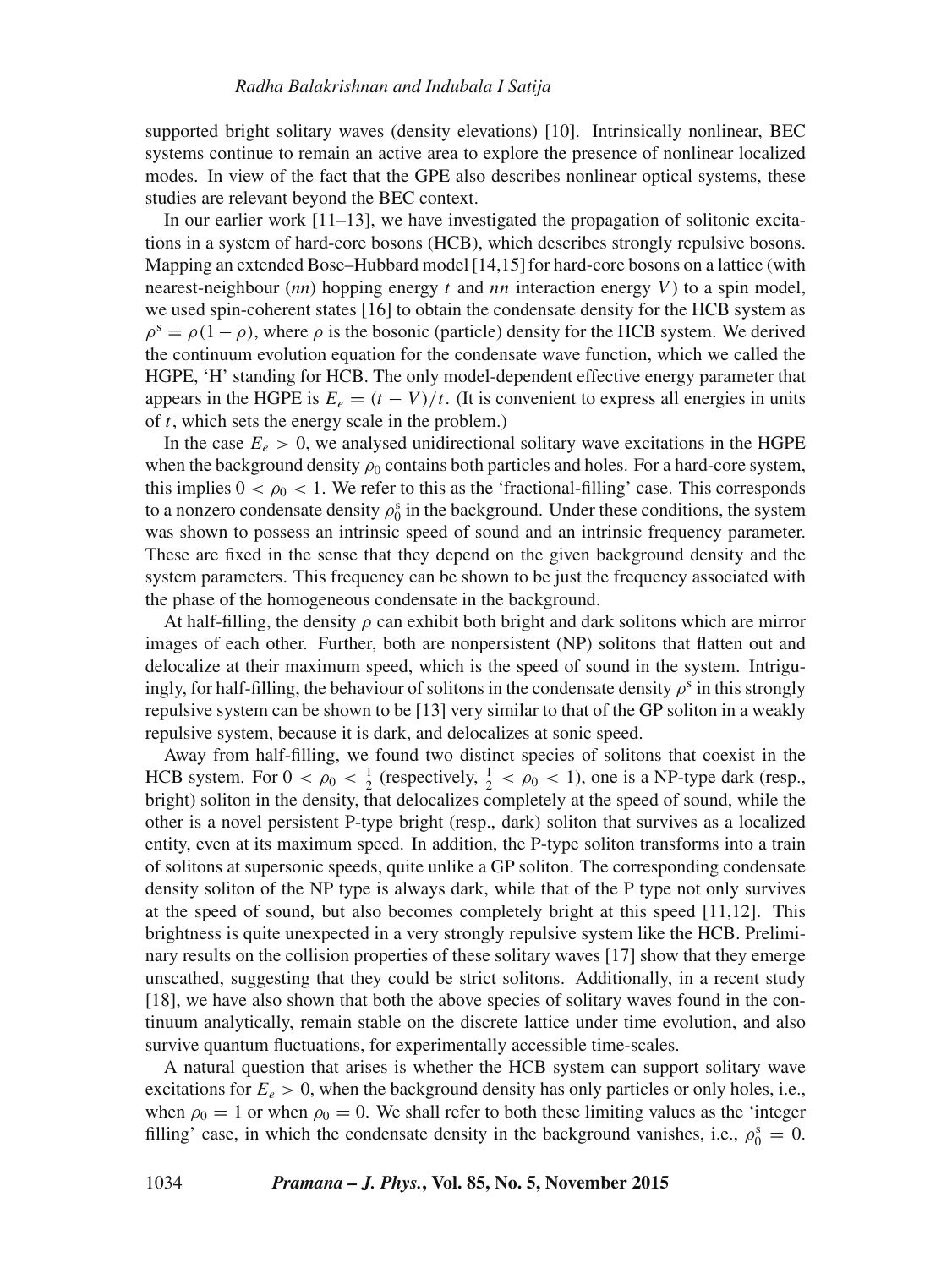In contrast to the case of fractional filling, in the integer filling case there is neither an intrinsic speed of sound to limit the soliton speed, nor a fixed intrinsic frequency. Another interesting aspect worth exploring is the existence of solitons when  $E_e \leq 0$ , for both fractional and integer filling.

In this paper we present new results addressing these issues, in the framework of a unified formulation that leads to a single functional form for density solitons, which is valid for both fractional-filling and integer-filling background densities, when  $E_e > 0$  as well as  $E_e \le 0$ . Using this form, we deduce diverse characteristics of solitons in various cases possible. In the case of fractional filling [11,12], the soliton is characterized only by its speed. We find that, for integer filling, the soliton is characterized both by its speed and by its independently tunable frequency parameter  $\omega$ . Interestingly, the maximum soliton speed is seen to depend on  $\omega$ , leading to two competing energy scales,  $E_{\omega} = \hbar \omega / t$  and the effective energy  $E_e$ .

When  $E_e > 0$  and we have integer filling, both NP and P solitons appear, but they do not coexist. Depending upon the relative strengths of  $E_{\omega}$  and  $E_{e}$ , the system supports either a P soliton that persists at its (frequency-dependent) maximum speed, or an NP soliton which delocalizes at this speed. Thus the frequency can be tuned to lead to a cross-over between the NP soliton and the P soliton at a certain critical frequency that is determined by  $E_e$ .

When  $E_e \le 0$ , we show that while only NP solitons are supported for integer fillings, no soliton solutions exist for fractional-filling backgrounds.

A general interesting feature of HCB solitons for the integer-filling background (for all  $E_e$ ) is that, unlike the fractional-filling case where the maximum soliton speed is limited by the speed of sound, high-speed solitons are possible here, because the maximum soliton speed is controlled by the tunable frequency.

Finally, using the mapping of HCB to spins, the single functional form we obtain for the density soliton also enables us to classify, in a unified fashion, the characteristics of magnetic solitons in the isotropic Heisenberg spin chain as well as in the easy-plane and easy-axis anisotropic spin chains.

### **2. The extended Bose–Hubbard model**

#### 2.1 *The model Hamiltonian*

As is well known, by loading ultracold bosonic atoms onto an optical lattice [19] created using standing waves of laser light, it has become possible to realize various models of condensed matter systems in the laboratory. More important, it is also possible to create lattices of different dimensions, as well as tune the value of the parameters in the model, experimentally. This motivates us to consider the following Hamiltonian for the extended Bose–Hubbard (BH) lattice model [14] in d dimensions:

$$
H = -\sum_{\langle j,l\rangle} \left[ t(b_j^{\dagger} b_l + \text{h.c.}) + V n_j n_l \right] + \sum_j \left[ U n_j (n_j - 1) + 2t n_j \right]. \tag{1}
$$

Here, j is a site index,  $\langle j,l \rangle$  denotes nearest-neighbour sites,  $b_j^{\dagger}$  and  $b_j$  are the usual boson creation and annihilation operators satisfying the commutation relations  $[b_i, b_j^{\dagger}] = \delta_{ij}$  and

*Pramana – J. Phys.***, Vol. 85, No. 5, November 2015** 1035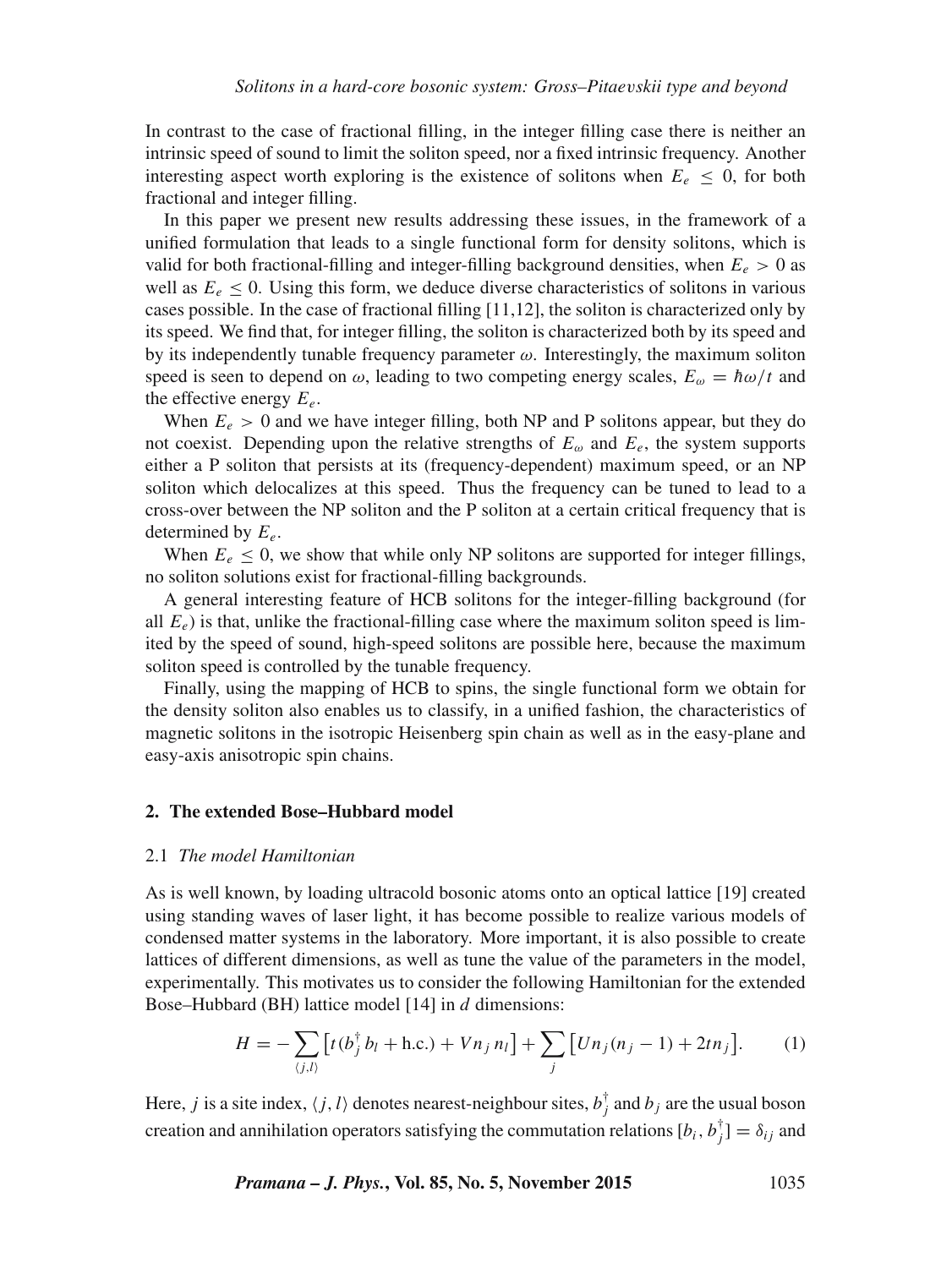$[b_i, n_j] = b_i \delta_{ij}$ , where  $n_j$  is the number operator at site j. As already mentioned, t is the *nn* hopping energy parameter and V is the *nn* interaction, while U denotes the on-site repulsive energy. The on-site term  $2tn_j$  has been added so as to obtain the correct kinetic energy term in the continuum version of the many-body bosonic Hamiltonian, which will also enable direct comparison with the usual form of the GPE.

While several aspects of the model given by eq. (1) such as quantum phase transitions, phase diagrams, etc. have been studied [14], our interest here is to investigate whether this model can support nonlinear dynamical excitations like solitons.

# 2.2 *BEC e*v*olution for weakly repulsi*v*e normal bosons and GPE: Order parameter e*v*olution using bosonic coherent states*

Before proceeding to our study of BEC in a strongly repulsive boson system described by hard-core bosons, it is instructive to study the connection between GPE describing weakly repulsive bosons and the usual BH model for normal bosons, i.e., eq.  $(1)$  without the nn interaction term.

The GPE can be derived (see, for instance [12]) by starting with the many-body Hamiltonian for an interacting boson system described in terms of boson field operators  $\Psi(r, t)$ and a two-body interaction  $V(r - r')$ . Invoking the concept of a broken gauge symmetry, the BEC order parameter (also called the condensate wave function) is conventionally defined as the expectation value of the boson annihilation operator,  $\psi = \langle \Psi \rangle$  which becomes nonzero below the condensation temperature. For dilute, weakly interacting bosons, the boson interactions occur via low-energy, s-wave, two-body collisions. It can be shown that for such interactions  $V(r - r')$  can be replaced by a contact pseudopotential  $g\delta(r - r')$ , with  $g \equiv 4\pi \hbar^2 \bar{a}/m$ , where  $\bar{a}$  is the s-wave scattering length. Writing the equation of motion for the operator  $\Psi$ , we can derive the equation of motion for the order parameter  $\psi$  by using the mean-field approximation, to give the following GPE:

$$
i\hbar\psi_{\tau} + \frac{\hbar^2}{2m}\nabla^2\psi - g|\psi|^2\psi = 0.
$$
 (2)

Here,  $\psi_{\tau}$  denotes the derivative of  $\psi$  with respect to time  $\tau$ . As is well known,  $g < 0$  (>0) corresponds to attractive (repulsive) interactions.

Now let us consider the usual BH lattice model (as opposed to the extended BH model of eq. (1)) which contains only the on-site finite repulsion term  $U$  and no nn interaction term  $V$ . As already mentioned, the order parameter of a BEC is defined as the expectation value of the boson annihilation operator. It has been argued [20] that the Glauber (or bosonic) coherent state representation may be appropriate for computing this expectation value, because it is well known that coherent states are most useful in the context of many-body systems which display quantum effects on macroscopic scales as in a BEC.

Taking the expectation value in a boson coherent state of both sides of the Heisenberg equation of motion  $i\hbar b_{j,\tau} = [b_j, H]$  using the Hamiltonian for the usual BH lattice model, we obtain the evolution equation for the order parameter  $\langle b_i \rangle$ . A short calculation shows that its continuum version is identical in form to the GPE given in eq. (2), on identifying the hopping parameter t with  $h^2/(ma^2)$  where a is the lattice spacing, and U with  $g \equiv 4\pi \hbar^2 \bar{a}/m$ . Note that since  $U > 0$  for the BH model, eq. (2) obtained here describes the condensate dynamics for weak repulsive interaction between bosons.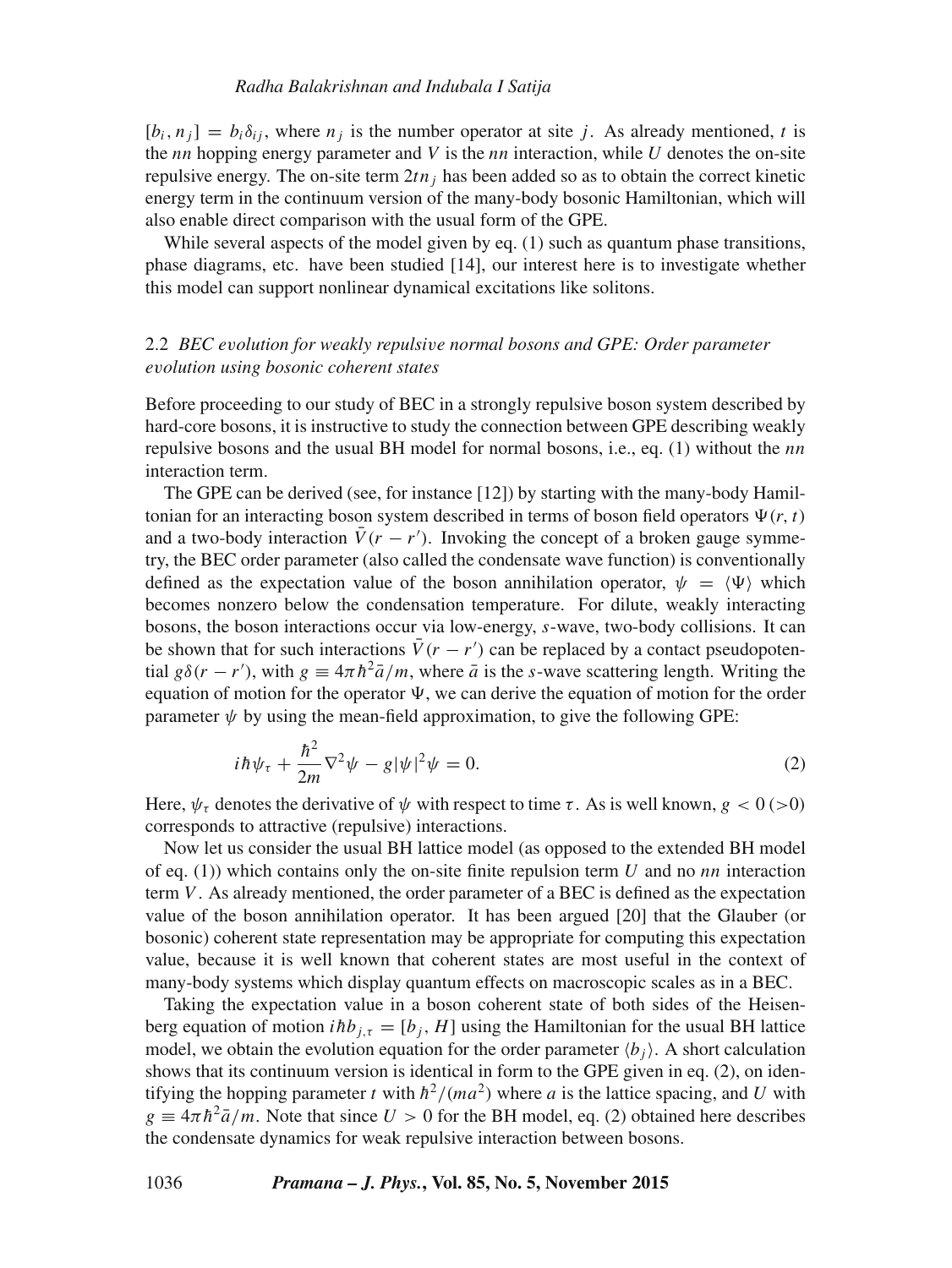It is to be noted that the use of boson coherent state expectation values leads to a meanfield description, so that for the GPE, the condensate density  $\rho^s$  is equal to the particle density ρ.

Although unidirectional soliton solutions of the GPE are well known, our analysis presented below differs from those discussed in the BEC soliton literature [9,10]. As we shall see, our systematic methodology for obtaining solitons in this weakly repulsive GPE will also be useful in arriving at a unified formulation for finding soliton solutions for BEC in the strongly repulsive system described by hard-core bosons, for various background densities.

It is well known that linear modes of the GPE can be found by analysing smallamplitude travelling wave solutions of eq. (2) to yield the Bogoliubov dispersion relation [9], which shows that the modes are sound waves with speed  $c_g = (g\rho_0/m)^{1/2}$ . In order to study solitons (in the x-direction), we first set  $\psi = \sqrt{\rho(x, \tau)} \exp[i\phi(x, \tau)]$  in eq. (2), and separate its real and imaginary parts to obtain coupled equations for  $\rho$  and  $\phi$ . We then seek travelling wave solutions of the form

$$
\rho(x,\tau) = \rho_0 + f(z) \quad \text{and} \quad \phi(x,\tau) = \omega\tau + \phi(z), \tag{3}
$$

where  $z = (x - v\tau)$ . Here, v is the speed of the travelling wave and  $\omega$  is a frequency parameter. Using eq. (3) in the coupled equations for  $\rho$  and  $\phi$  obtained from eq. (2), a lengthy but straightforward calculation yields

$$
-v\rho_z + \frac{\hbar}{m}(\rho\phi_z)_z = 0\tag{4}
$$

and

$$
-4\hbar \rho^2 \omega + 4\hbar \rho^2 v \phi_z + \frac{\hbar^2}{m} \rho \rho_{zz} - \frac{\hbar^2}{2m} \rho_z^2 - \frac{2\hbar^2}{m} \rho^2 \phi_z^2 - 4g \rho^3 = 0, \tag{5}
$$

where the subscript  $z$  stands for the derivative with respect to  $z$ .

We are interested in soliton solutions with boundary conditions  $\rho(z) \rightarrow \rho_0$  and the derivative  $\phi_z \to 0$ , as  $|z| \to \infty$ . Equation (4) can then be integrated easily to yield

$$
\phi_z = \frac{mv(\rho - \rho_0)}{\hbar \rho}.\tag{6}
$$

Substituting for  $\phi_z$  from eq. (6) into eq. (5), multiplying by  $\rho_z/\rho^2$  and collecting terms appropriately, the resulting equation can be integrated to yield

$$
\frac{\hbar^2}{2m}\rho_z^2 = 2g\rho^3 - (2mv^2 - 4\hbar\omega)\rho^2 - \lambda_g\rho - 2mv^2\rho_0^2,\tag{7}
$$

where  $\lambda_{\varrho}$  is a constant of integration to be determined consistently. We have used the subscript g to indicate that the quantity concerned corresponds to the GPE case.

Note that the right-hand side of eq. (7) is a cubic polynomial in  $\rho$ . We are interested in finding localized solutions for  $\rho(z)$ , such that  $\rho \to \rho_0$  and the slope  $\rho_z \to 0$ asymptotically. With this requirement in mind, we write eq. (7) in the form

$$
\frac{\hbar^2}{2m}\rho_z^2 = (\rho - \rho_0)^2 (M_g \rho + N_g).
$$
\n(8)

*Pramana – J. Phys.***, Vol. 85, No. 5, November 2015** 1037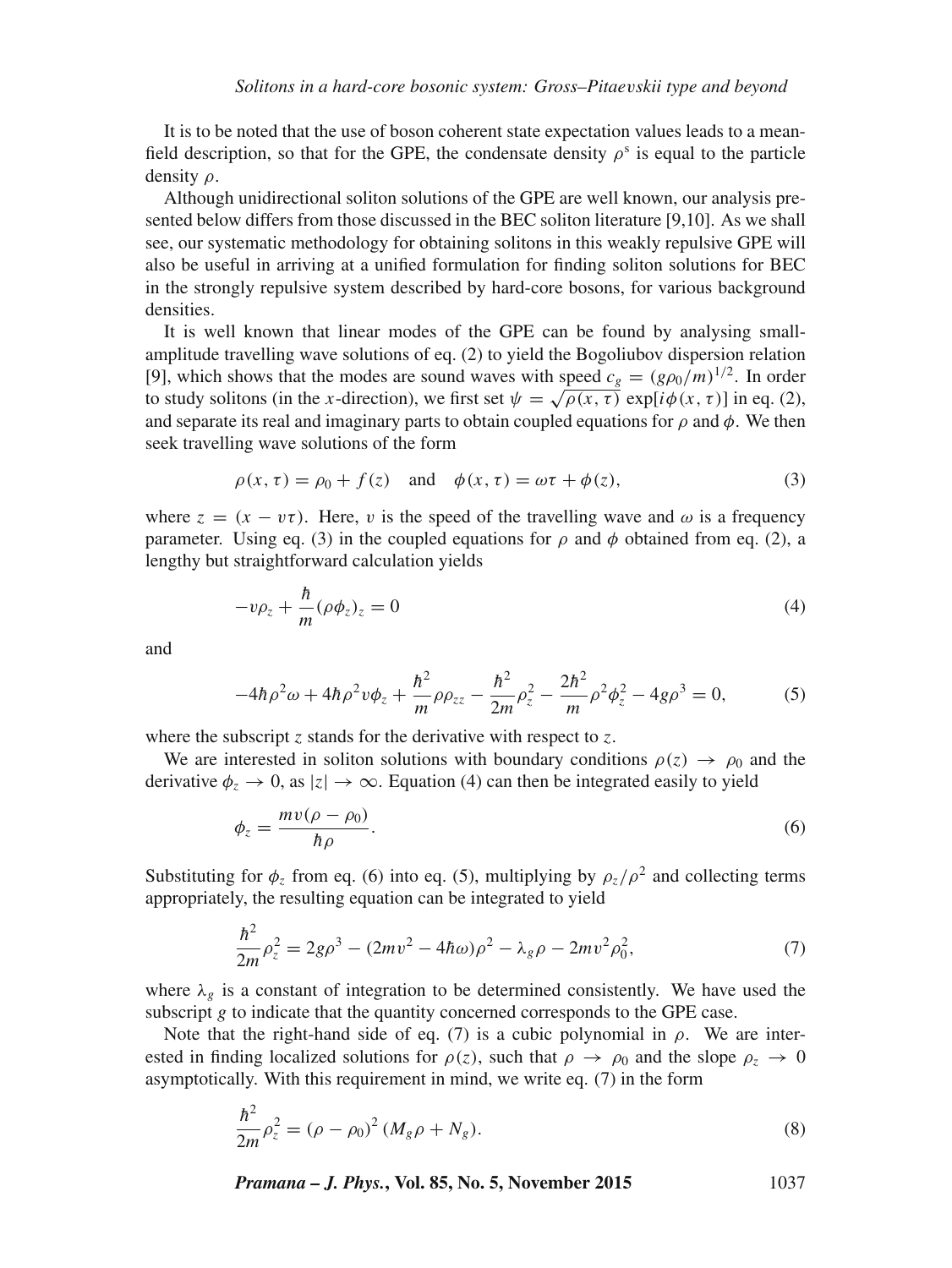Then, equating the coefficients of like powers of  $\rho$  on the right-hand sides of eqs (7) and (8), we get (for  $\rho_0 \neq 0$ )

$$
M_g = 2g, \quad N_g = -2mv^2, \quad \lambda_g = -2\rho_0[g\rho_0 + 2mv^2]
$$
\n(9)

and

$$
\omega = \omega_g = -g\rho_0/\hbar. \tag{10}
$$

Thus, the frequency  $\omega$  that appears in eq. (3) is a constant for the GP soliton. Looking for solutions of the form  $\rho(z) = \rho_0 + f(z)$ , and substituting for  $M_g$  and  $N_g$  in eq. (8), we get

$$
\frac{\hbar}{2m}\frac{\mathrm{d}f}{\mathrm{d}z} = \pm f \left[ \frac{fg}{m} + c_g^2 \gamma_g^2 \right],\tag{11}
$$

where  $c_g = \sqrt{g \rho_0/m}$  is the Bogoliubov speed of sound as already defined and  $\gamma_g^2 =$  $1 - v^2/c_g^2$ . Equation (11) can be integrated to give

$$
f(z) = -\rho_0 \gamma_g^2 \operatorname{sech}^2(m\gamma_g c_g z/\hbar),\tag{12}
$$

yielding the well-known GP dark soliton solution

$$
\rho(z) = \rho_0 \left[ 1 - \gamma_g^2 \operatorname{sech}^2(m \gamma_g c_g z / \hbar) \right]. \tag{13}
$$

This is a soliton that describes a depression in the background density  $\rho_0$ . Its profile flattens out as v tends to the speed of sound  $c_g$ . Thus, the GP dark soliton is of NP-type.

The phase of the soliton is obtained by substituting eq. (13) into eq. (6) and integrating it, to get  $\phi(z) = -\tan^{-1}[(\gamma_g c_g/v)\tanh(m\gamma_g c_g z/\hbar)]$ . This yields the phase jump across the soliton to be  $\Delta \phi = -2 \cos^{-1}(v/c_g)$ .

It is important to note that while we looked for solutions for  $\rho$  and  $\phi$  as in eq. (3) with two parameters v and  $\omega$ , eq. (10) shows that, for the GP soliton, the frequency  $\omega = \omega_{g} = -g\rho_{0}/\hbar$  is not a variable parameter, but is determined by the local repulsion energy g and the background condensate density  $\rho_0$ . Thus, the GP soliton has only a single variable parameter, its speed  $v$ , which cannot exceed the speed of sound. Further, an inspection of eq. (2) shows that  $\omega_g$  has its origin in the purely time-dependent phase  $\phi = \omega_g \tau$  associated with the background condensate density  $\rho_0$ , which is nonzero for the GP soliton. In other words,  $\hbar \omega_g$  can be regarded as the energy of the background.

### 2.3 *Hard-core boson limit*

It is instructive to write the solution for  $f$  in terms of the BH model parameters by setting  $\hbar = m = 1$  and  $g = U$  (with U expressed in units of t):

$$
f(z) = -\frac{c_g^2 \gamma_g^2}{U[\cosh(2\gamma_g c_g z) + 1]}.
$$
\n(14)

The HCB limit corresponds to  $U \to \infty$ . This implies  $c_g^2 \to \infty$  and  $\gamma_g \to 1$ . Hence the GP soliton (13) flattens out and delocalizes in this limit.

Before concluding this section on GPE, in the interest of completeness we point out that solitons in the GPE for a BEC in a quasi-one-dimensional, cigar-shaped trap has been studied extensively [21–23]. Here, bosons are confined using a harmonic potential of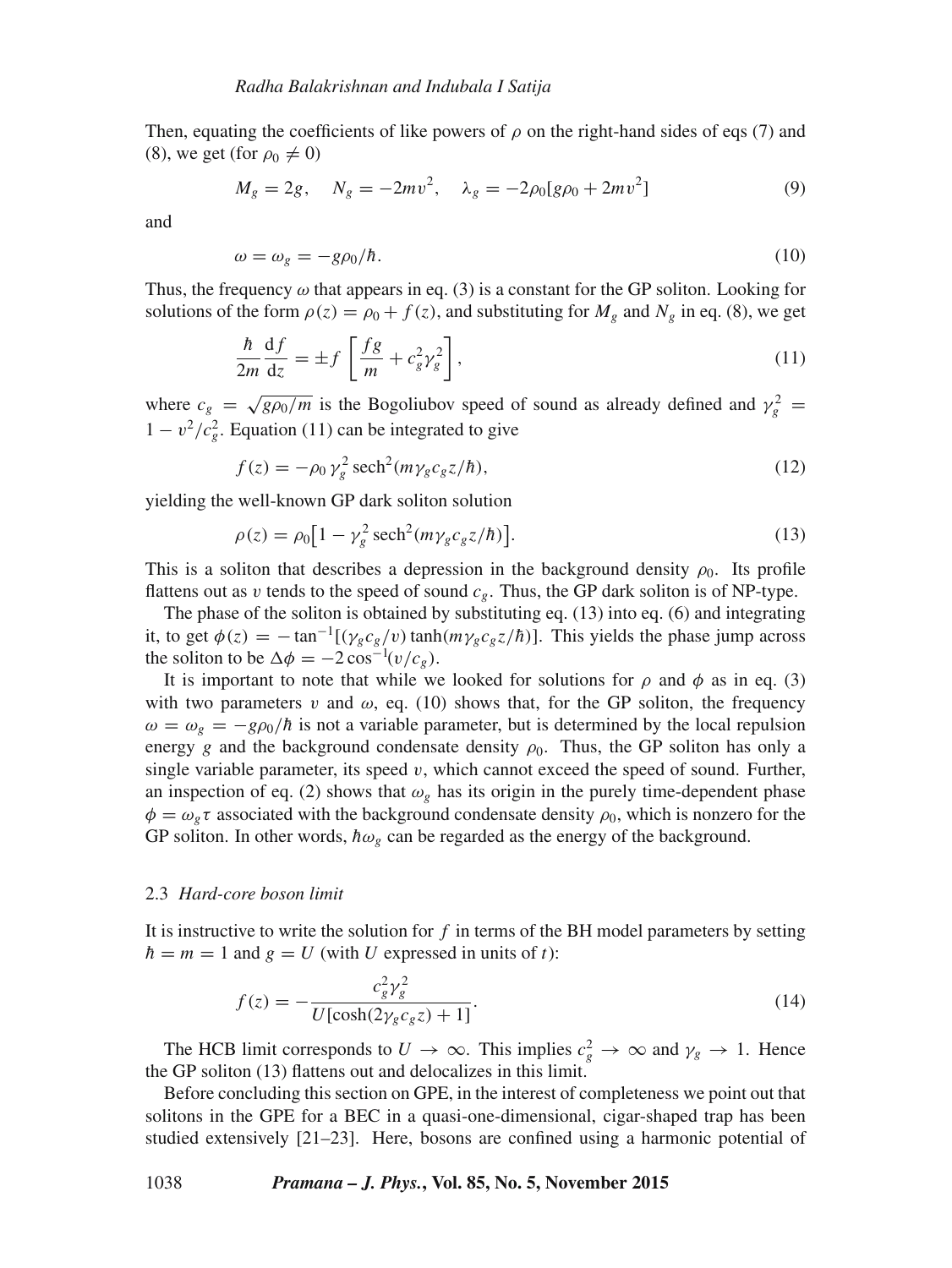frequency  $\omega_T$ , which is transverse to the axis along which the soliton propagates. Starting with the 3D-GPE given in eq. (2) and using an appropriate product wave function, it becomes possible to study both weak and strong interacting limits. For the former, one obtains a 1D-GPE with a renormalized coupling which depends on  $\omega_T$ . Hence, its soliton solution can be easily written down using our preceding analysis.

The strongly interacting case [21,22] corresponds to the condition  $\rho_0 g \gg \hbar \omega_T$ , in our notation. On using Thomas–Fermi approximation for the transverse profile, the GPE (2) reduces to a 1D nonlinear Schrödinger equation with a quadratic nonlinearity. In [23] two possible soliton solutions have been found for this equation. While these strong coupling solutions are valid for large, finite g values, it is easy to verify that both solutions flatten out and delocalize in the hard-core boson limit  $g \to \infty$ . This is not surprising because in this extreme limit, normal boson commutation relations are not satisfied (as we shall see in the next section), thereby making the GPE given in (2) itself invalid in this limit. In the next section, we shall derive the appropriate order parameter evolution equation for a hard-core boson condensate.

# **3. BEC evolution for strongly repulsive bosons and HGPE: Order parameter evolution using spin-coherent states**

We are now interested in studying the condensate of a strongly repulsive boson system, described by the hard-core boson limit  $U \rightarrow \infty$  of the BH model.

## 3.1 *HCB system: Mapping to a spin-half Hamiltonian*

The limit  $U \to \infty$  in the Hamiltonian (1) implies that two bosons cannot occupy the same site. This property can be incorporated (for all dimensions) by employing boson operators that anticommute at the same site but commute at different sites [15] . This leads to  $b_j^2 = 0$ ,  $n_j^2 = n_j$ ,  $\{b_j, b_j^{\dagger}\} = 1$ ,  $[b_j, b_l^{\dagger}] = (1 - 2n_j) \delta_{jl}$ . Identifying  $b_j = S_j^+$ (the spin-raising operator) and  $n_j = \frac{1}{2} - S_j^z$  yields the spin- $\frac{1}{2}$  algebra,  $[S_j^+, S_l^-] = 2S_j^z \delta_{jl}$ . The extended Bose–Hubbard Hamiltonian (1) for HCB then maps to [15] the following quantum, spin-half, XXZ Heisenberg ferromagnetic (as  $t > 0$ ) Hamiltonian in a magnetic field along the z-axis:

$$
H_S = -\sum_{\langle j,l\rangle} \left[ t(S_j^+ S_l^- + \text{h.c.}) + VS_j^z S_l^z \right] - d \sum_j (t - V) S_j^z. \tag{15}
$$

### 3.2 *Order parameter e*v*olution for the HCB system: HGPE*

The dynamics of the HCB system is given by the Heisenberg equation of motion,

$$
i\hbar \dot{S}_j^+ = [S_j^+, H_S] = d(t - V)S_j^+ - tS_j^z \sum_l S_l^+ + VS_j^+ \sum_l S_l^z,
$$
 (16)

where  $l$  runs over the nearest-neighbour sites of the site  $j$ . As the condensate order parameter is the expectation value of the boson operator  $b_j$  for the hard-core system, it is now given by  $\langle S_j^+ \rangle \equiv \eta_j$ .

*Pramana – J. Phys.***, Vol. 85, No. 5, November 2015** 1039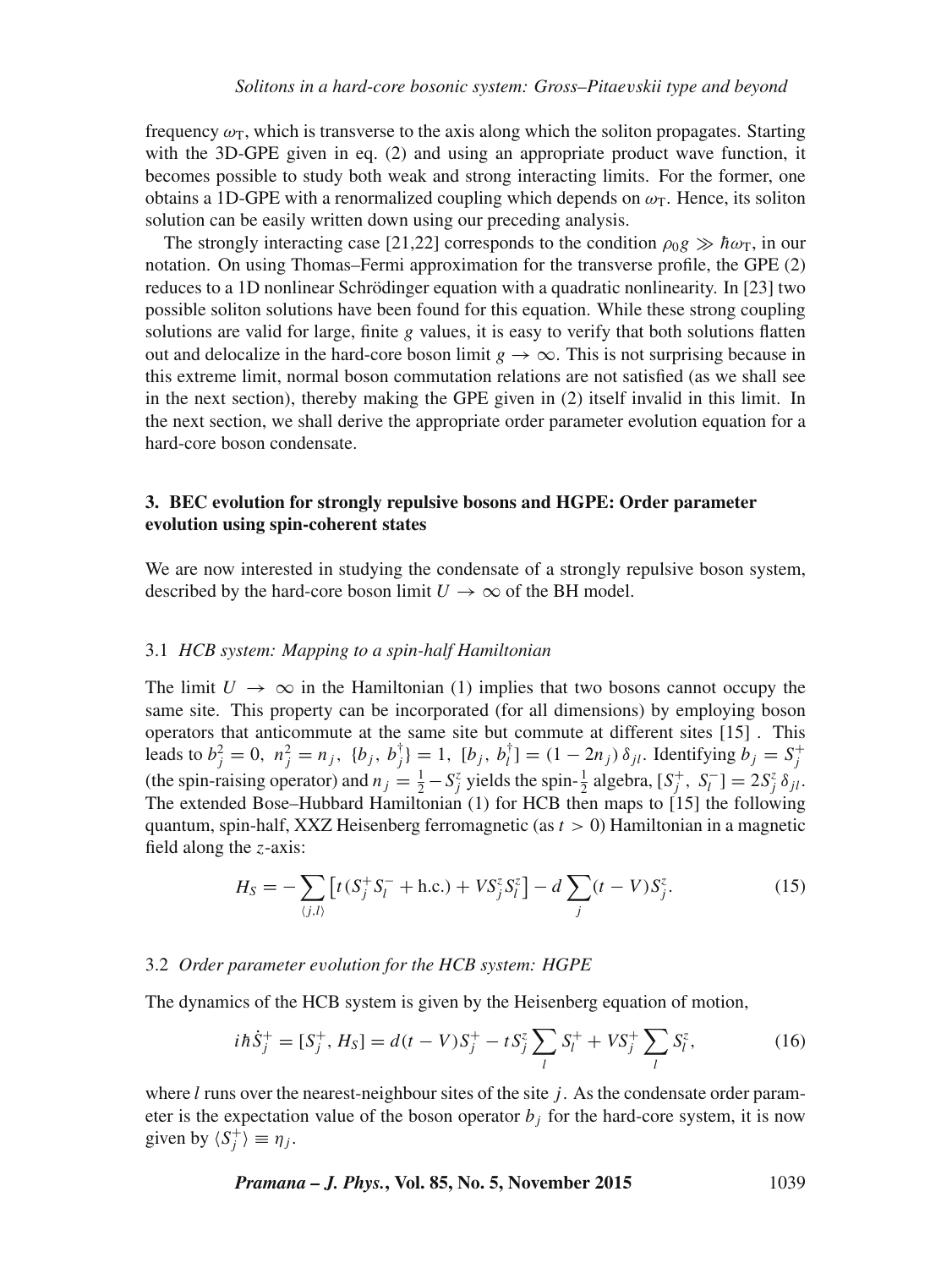We use spin-coherent states [16] as the natural choice for computing the above expectation value, due to the inherent coherence in the condensed phase of the HCB system [11,12]. This is analogous to the use of boson coherent states for defining the order parameter of a weakly repulsive system of normal bosons, which leads to the GPE, as we have seen earlier.

The general spin- $S$  coherent state at a lattice site  $l$  is defined by

$$
|\tau_l\rangle = (1 + |\tau_l|^2) \exp(\tau_l S_l^-) |S\rangle, \qquad (17)
$$

where  $S_l^- = S_l^x - i S_l^y$  is the spin-lowering operator,  $\tau_l$  is a complex quantity and  $S_l^z | S \rangle =$ S|S). For N spins, we work with the direct product  $|\tau\rangle = \Pi_l^N |\tau_l\rangle$ . The states  $|\tau_l\rangle$  are normalized, nonorthogonal and over-complete. It can be shown that the diagonal matrix elements of single spin operators in the spin-coherent representation are identical to the corresponding expressions for a classical spin [16]. For  $S = \frac{1}{2}$ , it can be shown that the condensate number density  $\rho_j^s = |\eta_j|^2$  and the particle number density  $\rho_j = \langle n_j \rangle$  are related by [11,12]

$$
\rho_j^s = \rho_j (1 - \rho_j) = \rho_j \rho_j^h,\tag{18}
$$

where  $\rho_j^{\text{h}} = (1 - \rho_j)$  is the hole density. Hence both particles and holes play equally important roles in determining the condensate properties. Further, in contrast to the GPE case,  $\rho^s \neq \rho$ . This implies the presence of depletion in the HCB system.

As explained in [11,12], taking the spin-coherent state expectation value of eq. (16) leads to the evolution equation for the order parameter  $\eta_j = \langle S_j^+ \rangle$  on the lattice. A continuum description of the discrete equations is useful when the order parameter is a smoothly varying function with a length scale greater than the lattice spacing  $a$ . Using appropriate Taylor expansions for the various quantities appearing in the lattice equations [11,12], we get

$$
i\hbar \frac{\partial \eta}{\partial \tau} = -\frac{t a^2}{2} (1 - 2\rho) \nabla^2 \eta - V a^2 \eta \nabla^2 \rho + 2d(t - V)\rho \eta,\tag{19}
$$

where  $\tau$  denotes time, as before. This is the HGPE (H representing HCB). Note that in eq. (19), the condensate wave function is given by

$$
\eta(\mathbf{r}, \tau) = \sqrt{\rho^{s}(\mathbf{r}, \tau)} \exp[i\phi(\mathbf{r}, \tau)]
$$
  
=  $\sqrt{\rho(\mathbf{r}, \tau)(1 - \rho(\mathbf{r}, \tau))} \exp[i\phi(\mathbf{r}, \tau)],$  (20)

where we have used eq. (18). Substituting eq. (20) into eq. (19), coupled nonlinear evolution equations can be written down for the particle density  $\rho$  and the phase  $\phi$ . From their solution, the condensate density  $\rho^s = \rho(1 - \rho)$  as well as the condensate wave function  $\eta$  can be found.

While our discussion so far is for  $d$  dimensions, our interest in this paper is to investigate solitons in the BEC of HCB, loaded appropriately on an effective one-dimensional lattice. We shall therefore set  $d = 1$  in what follows, and look for unidirectional travelling wave solutions along the  $x$ -axis.

#### **4. Some general features of the HGPE**

Before presenting our analysis of soliton solutions of the HGPE, we point out some general features of the condensate parameter evolution of the HCB system as described by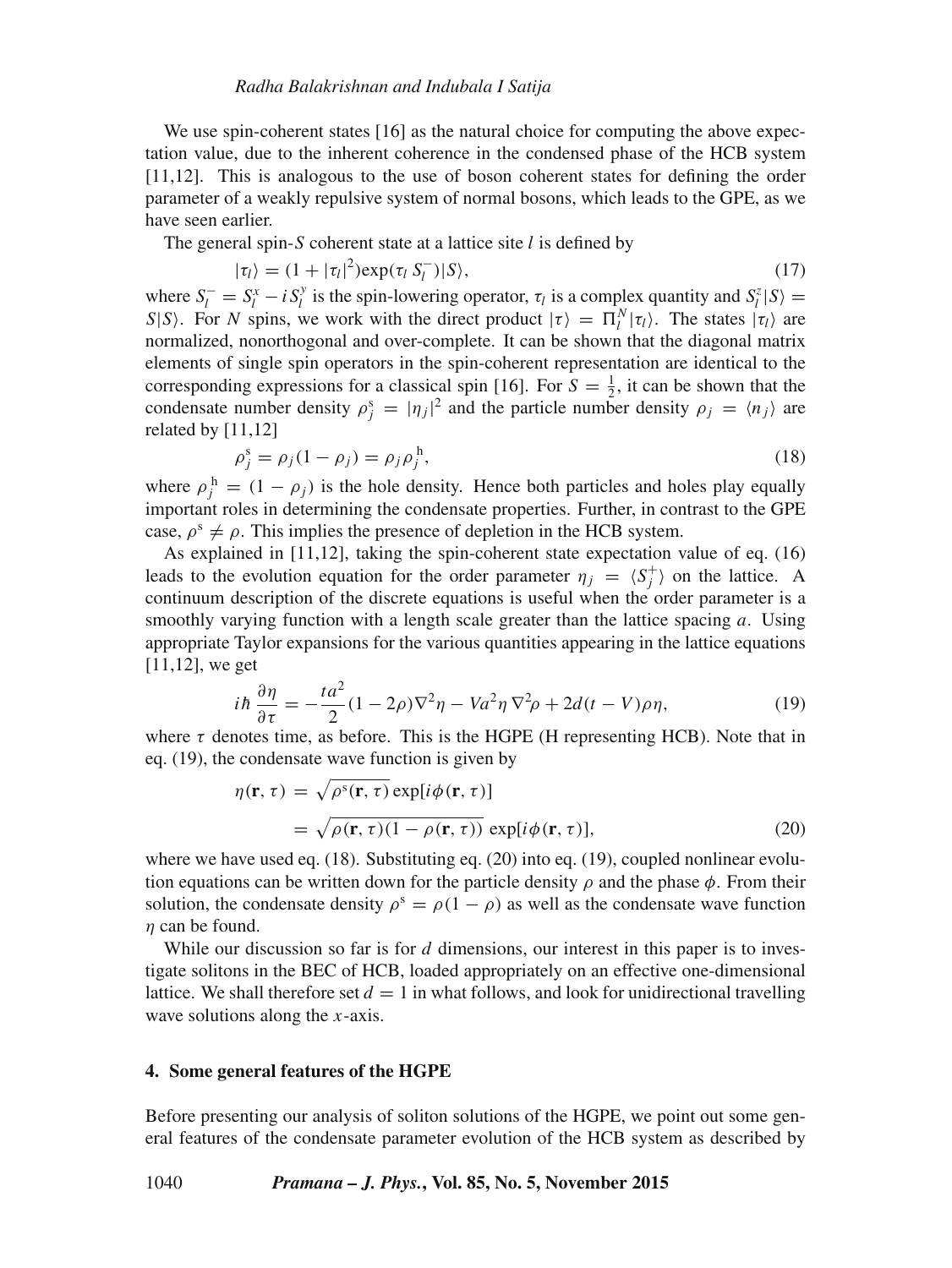eq. (19). These will be useful in understanding various characteristics of the soliton solutions we shall find for this system.

#### 4.1 *GPE as a certain low-density approximation to HGPE*

From eq. (18), we note that in the low-density approximation, we can set  $\rho^s \approx \rho$ . Using this in eq. (20), we have  $\eta \to \psi = \sqrt{\rho} e^{i\phi}$ . In addition, if we also neglect nonlinear terms proportional to  $\rho \nabla^2 \eta$  and  $\eta \nabla^2 \rho$  in eq. (19), we get the GPE given in eq. (2), but with the identification  $ta^2 = \hbar^2/m$ , and with  $2(t - V)$  as an effective local interaction between the (hard-core) bosons in the GPE limit. While the coupling constant g in eq.  $(2)$ (obtained from the usual BH model) is always positive, the coupling  $2(t - V)$  arising as an approximation to the condensate dynamics of the extended BH model for HCB can be positive, negative or zero. However, as found earlier in the context of the GPE, the speed of sound will now be given by  $[2(t - V)\rho_0/m]^{1/2}$ , for the approximated HGPE under consideration. Hence there exists a speed of sound in this limit only when  $(t - V) > 0$ .

#### 4.2 *Particle–hole symmetry*

In the HGPE (19), if we set  $(1 - 2\rho) = (\rho^h - \rho)$ , so that  $\rho = [1 + (\rho - \rho^h)]/2$ , we get

$$
i\hbar \frac{\partial \eta}{\partial \tau} = -\frac{ta^2}{2} (\rho^{\text{h}} - \rho) \eta_{xx} - \frac{Va^2}{2} (\rho - \rho^{\text{h}})_{xx} \eta
$$
  
 
$$
+ (t - V)(\rho - \rho^{\text{h}}) \eta + (t - V)\eta.
$$
 (21)

We may use the gauge transformation

$$
\eta \to \eta e^{-i(t-V)\tau/\hbar} \tag{22}
$$

to remove the last term in eq. (21). This yields

$$
i\hbar \frac{\partial \eta}{\partial \tau} = -\frac{t a^2}{2} (\rho^{\text{h}} - \rho) \eta_{xx} - \frac{V a^2}{2} (\rho - \rho_h)_{xx} \eta + (t - V)(\rho - \rho^{\text{h}}) \eta. \tag{23}
$$

We observe that interchanging the particle density  $\rho$  and the hole density  $\rho^h$  changes the overall sign of the right-hand side of this equation, and that  $\eta$  remains invariant under this interchange. This shows that if  $\eta$  is the wave function for the condensate of particles,  $\eta^*$ becomes the wave function for the condensate of holes. Thus, eq. (23) has a particle–hole symmetry that proves to be convenient for obtaining a unified formulation of the HCB condensate dynamics that we seek. Rewriting eq. (23) in terms of  $\rho$  alone, we have

$$
i\hbar \frac{\partial \eta}{\partial \tau} = -\frac{t a^2}{2} (1 - 2\rho) \eta_{xx} - V a^2 \rho_{xx} \eta + (t - V)(2\rho - 1)\eta. \tag{24}
$$

# 4.3 *Fractional-filling and integer-filling background densities: Differences in physical characteristics*

One usually looks for solutions for the condensate that are asymptotically spatially homogeneous, i.e.,  $\rho \to \rho_0$  and  $\eta \to [\rho_0(1-\rho_0)]^{1/2} e^{i\phi_{\pm\infty}}$ . On substituting these asymptotic forms into eq. (24), we find that for fractional-filling backgrounds  $0 < \rho_0 < 1$  (so that the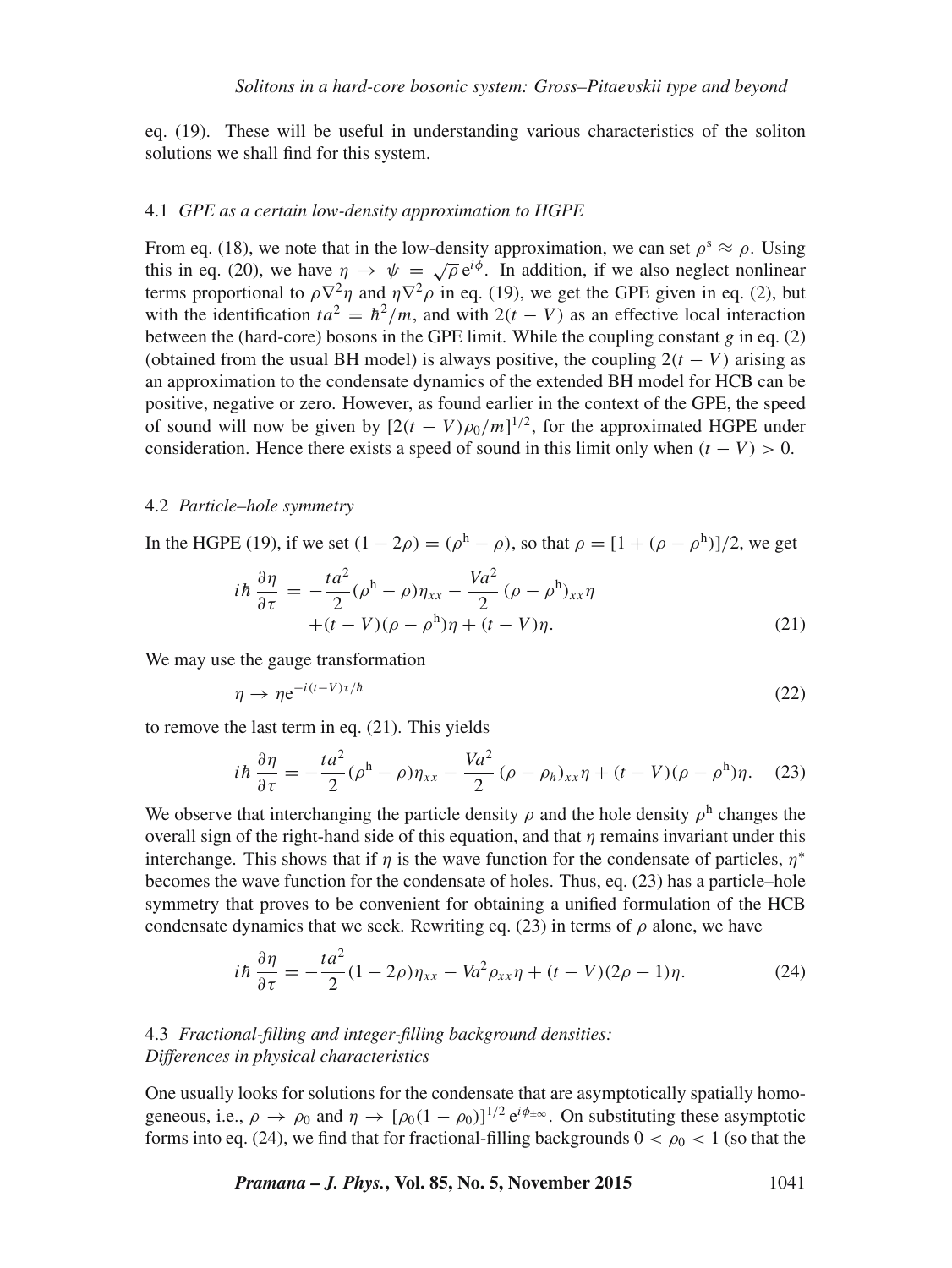condensate background density is nonzero asymptotically), the phase must have a purely time-dependent term  $\omega_F \tau$  as well. Here the intrinsic frequency is given in terms of the system parameters by

$$
\hbar\omega_{\rm F}/t = E_e(1 - 2\rho_0),\tag{25}
$$

where  $E_e = (t - V)/t$  is the dimensionless effective energy parameter, as already defined. (The subscript in  $\omega_F$  denotes fractional filling.) In contrast, for integer filling ( $\rho_0 = 0$  or 1, implying a vanishing background condensate density), eq. (24) is identically satisfied asymptotically. Hence the frequency  $\omega$  does not get determined, and remains a variable parameter.

The particle–hole symmetry of the intrinsic frequency is manifest in eq. (25). Regarding  $\omega_F$  as a function of  $\rho_0$ , we have

$$
\omega_{\mathcal{F}}(\rho_0) = -\omega_{\mathcal{F}}(1 - \rho_0) = -\omega_{\mathcal{F}}(\rho^{\mathsf{h}}).
$$
\n(26)

Another feature that emerges is the following. Linear excitations of the HGPE analysed using small-amplitude solutions of eq. (19) yield the expression [11,12]

$$
c \sim [2E_e \rho_0 (1 - \rho_0)]^{1/2} \tag{27}
$$

for the speed of sound in the HCB condensate. This implies that while there are sound wave modes in a fractional-filling background when  $E_e > 0$ , they are absent in the integerfilling case. For  $E_e \leq 0$ , the HCB system does not support sound waves for any filling.

Consistent with the above observations, we shall indeed find that soliton solutions with fractional-filling and integer-filling background densities belong to two distinct classes, with only the former getting associated with a fixed frequency  $\omega_F$  as given by eq. (25) and a speed of sound as in eq. (27).

# **5. Soliton solutions for the HGPE**

Setting  $\eta = \rho(1 - \rho)$  in eq. (24) and equating real and imaginary parts, we obtain the following coupled equations for  $\rho$  and  $\phi$ :

$$
\frac{\hbar \rho_{\tau}}{t} = -a^2 [\rho (1 - \rho) \phi_x]_x \tag{28}
$$

and

$$
\frac{\hbar \phi_{\tau}}{t} = E_e (1 - 2\rho) + \frac{a^2}{4} \Big[ \frac{\rho_{xx}}{\rho (1 - \rho)} - \frac{(1 - 2\rho)\rho_x^2}{2\rho^2 (1 - \rho)^2} \Big] \n- E_e a^2 \rho_{xx} - \frac{a^2}{2} (1 - 2\rho) \phi_x^2.
$$
\n(29)

#### 5.1 *Exact nonlinear plane-wa*v*e solutions*

Although our interest is in finding soliton solutions which are localized in space, it is interesting to note that the coupled nonlinear PDEs (28) and (29) have exact plane-wave solutions. Taking  $\rho(x, \tau) = \rho_0$ , eq. (28) gives  $\phi_{xx} = 0$ . This leads to a plane-wave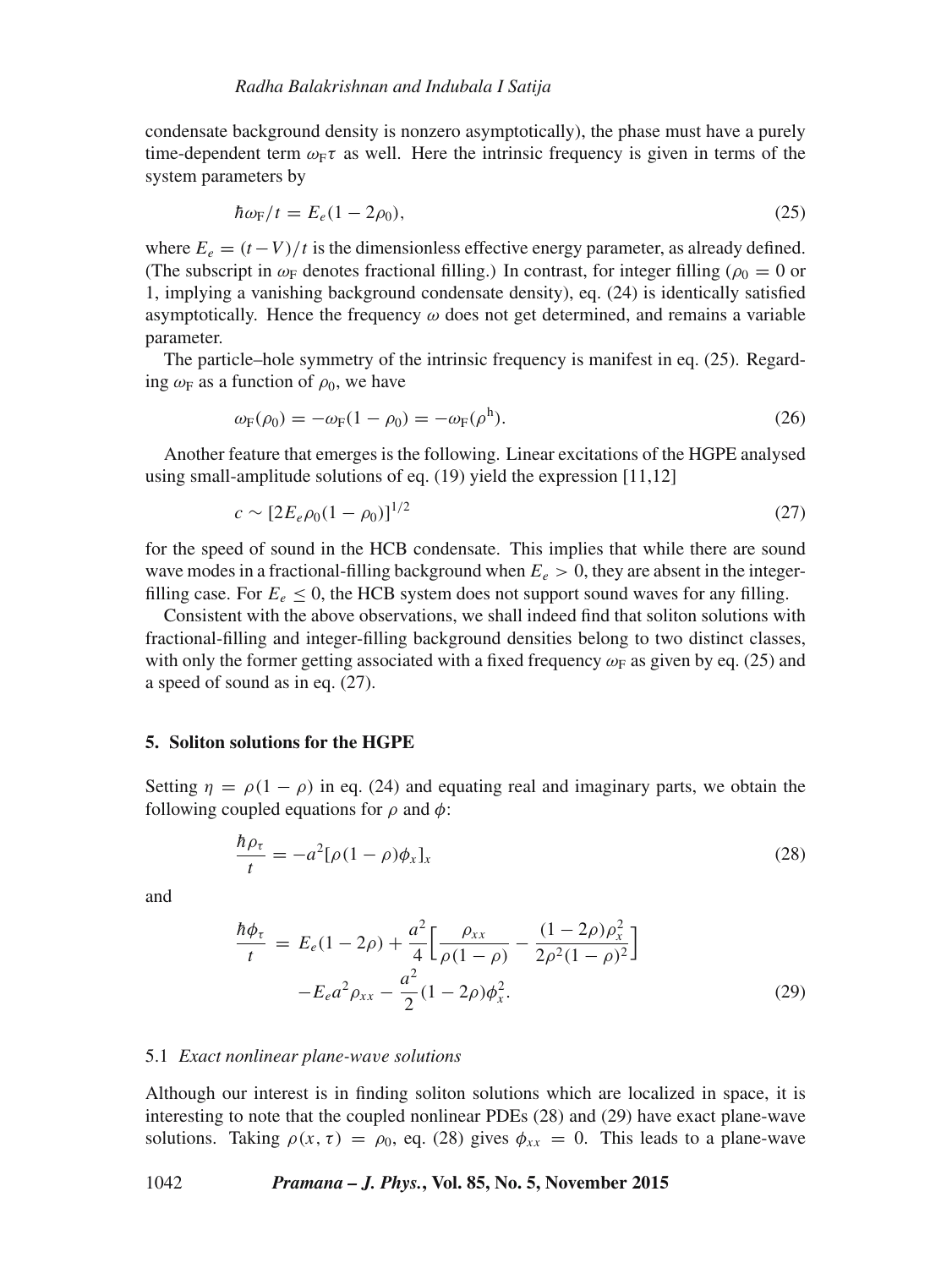solution  $\phi(x, \tau) = -kx + \Omega \tau$ . Using this in eq. (29), we get the exact dispersion relation for the plane waves, quadratic in  $k$ :

$$
\hbar\Omega(k)/t = \hbar\omega_{\rm F}/t - \left(\frac{1}{2} - \rho_0\right)a^2k^2,\tag{30}
$$

where  $\omega_F$  is given by eq. (25). Thus, for  $\rho_0 > \frac{1}{2}$ , the plane-wave excitation is particle-like, whereas for  $\rho_0 < \frac{1}{2}$  it is hole-like. When  $\rho_0 = \frac{1}{2}$ ,  $\Omega(k)$  vanishes, showing that the plane wave becomes static.

## 5.2 *Solitons for fractional- and integer-filling backgrounds: A unified formulation*

While the methodology that we shall use to find solitary wave solutions of the HGPE will be in close parallel to that of the GPE discussed in the last section, the HGPE will be seen to support both bright and dark solitons, in contrast to the GPE which has only dark solitons. This arises essentially due to a particle–hole symmetry in the HCB model.

Looking for unidirectional travelling waves of the typical form (3), eqs (28) and (29) become

$$
v\rho_z = \left[\rho(1-\rho)\phi_z\right]_z\tag{31}
$$

and

$$
(E_{\omega} - v\phi_z)\,\rho_z = E_e(1 - 2\rho)\rho_z + \frac{1}{8} \Big[\frac{\rho_z^2}{\rho(1 - \rho)}\Big]_z
$$

$$
-E_e\rho_{zz}\,\rho_z - \frac{1}{2}(1 - 2\rho)\phi_z^2\rho_z,
$$
(32)

where  $E_{\omega} = \hbar \omega / t$ , and the dimensionless speed  $v \hbar / at$  has been denoted by v for simplicity. With the boundary conditions  $\rho \to \rho_0$  and  $\phi_z \to 0$  as  $|z| \to \infty$ , eq. (31) can be easily integrated to give

$$
\phi_z = \frac{v(\rho - \rho_0)}{\rho(1 - \rho)}.\tag{33}
$$

Using this in eq. (32) and integrating, we get the following general nonlinear ordinary differential equation for  $\rho$ , valid for all values of  $E_e$  and background densities  $\rho_0$ :

$$
\frac{1}{4}\rho_z^2[1 - 4E_e\rho(1 - \rho)] = -[(1 - \rho_0)^2v^2 + \lambda_0]\rho + [2(E_e - E_\omega) - \lambda_0]\rho^2
$$

$$
+ 2(2E_e - E_\omega)\rho^3 - 2E_e\rho^4, \tag{34}
$$

where  $\lambda_0$  is the integration constant. It is interesting to note the natural appearance of the two energies  $E_{\omega}$  and  $E_{e}$ , associated, respectively, with the frequency in the phase  $\phi$  and the effective energy parameter in the BH model for HCB.

It is clear from eq. (34) that  $\rho_z^2$  can be approximated by a quartic polynomial in  $\rho$  for sufficiently small values of  $E_e$ , positive or negative. (This requires V to be positive, i.e., the nn interaction in the BH model must be attractive.) As in the case of the GPE, we seek localized solutions for  $\rho(z)$  with the asymptotic behaviour  $\rho_z \to 0$  when  $\rho \to \rho_0$ . To this end, we write the quartic polynomial on the right-hand side of eq. (34) in the form

$$
\frac{1}{4}(\rho_z)^2 = (\rho - \rho_0)^2 (L\rho^2 + M\rho + N),\tag{35}
$$

*Pramana – J. Phys.***, Vol. 85, No. 5, November 2015** 1043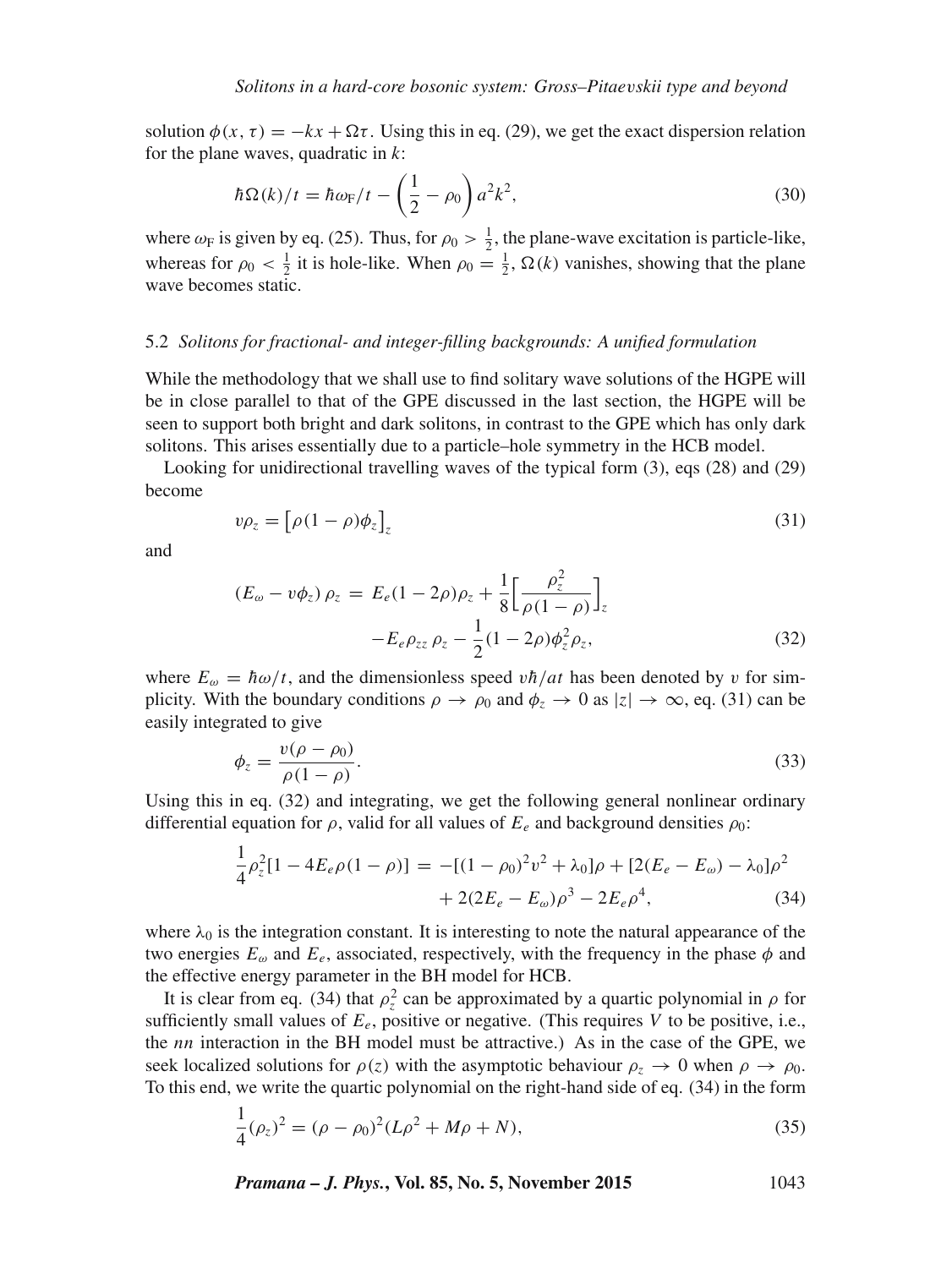where L, M and N are to be found by equating the coefficients of like powers of  $\rho$  on the right-hand sides of eqs  $(34)$  and  $(35)$ . Although this is straightforward, we give some details to show how the difference between the fractional- and integer-filling cases arises. We get

$$
L = -2E_e, \quad M = 2[E_e(1 - \rho_0) - E_\omega),
$$
  

$$
N = -2(E_e - E_\omega) \delta(\rho_0) - v^2,
$$
 (36)

where for convenience we have used the notation  $\delta(X) = 1$  for  $X = 0$  and  $\delta(X) = 0$  for  $X \neq 0$ .

We also get the consistency condition

$$
(1 - 2\rho_0)(N + v^2) + 2(1 - \rho_0)^2 [E_e(1 - 2\rho_0) - E_\omega] = 0.
$$
 (37)

It follows at once from eqs (36) that eq. (37) is identically satisfied in the integer-filling cases  $\rho_0 = 0$  and 1. In contrast, in the fractional-filling case  $0 < \rho_0 < 1$  (so that N reduces to  $-v^2$ ), eq. (37) leads to a condition on  $E_{\omega}$ , namely,

$$
E_{\omega} = E_e (1 - 2\rho_0).
$$
 (38)

Recalling from eq. (25) that  $E_e(1-2\rho_0) = \hbar \omega_F/t$ , it follows that, in fractional filling, the frequency parameter  $\omega$  is constrained to be equal to the fixed value  $\omega_F$  (which depends on the effective energy of the HCB system). This is consistent with the earlier identification of the intrinsic frequency  $\omega_F$  on general grounds, using only the asymptotic behaviour of the solution of the HGPE. In contrast, for integer filling, the frequency  $\omega$  is an independently variable parameter. The constant  $\lambda_0$  is also determined consistently, but we omit this because it is not relevant to the discussion in the sequel.

Turning now to eq. (35), we seek (as before) solutions of the form  $\rho(z) = \rho_0 + f(z)$ . Then, for all  $\rho_0$  in the physical range [0, 1], we have

$$
\left(\frac{df}{dz}\right)^2 = 4f^2(Af^2 + 2Bf + D),\tag{39}
$$

where

$$
A = -2E_e,
$$
  
\n
$$
B = E_e(1 - 2\rho_0)\delta(\rho_0 - F) + (2E_e - E_\omega)\delta(\rho_0)
$$
  
\n
$$
- (2E_e + E_\omega)\delta(\rho_0 - 1),
$$
  
\n
$$
D = (c^2 - v^2) = c^2\gamma^2.
$$
\n(40)

The quantity F in the expression for B stands for any number such that  $0 < F < 1$ ,

$$
c^{2} = 2E_{e}\rho_{0}(1-\rho_{0}) + 2(E_{\omega} - E_{e})\delta(\rho_{0}) - 2(E_{\omega} + E_{e})\delta(\rho_{0} - 1)
$$
(41)

and

$$
\gamma^2 = 1 - (v^2/c^2). \tag{42}
$$

Equation (39) can be solved to obtain the general functional form

$$
f^{\pm}(z) = \frac{c^2 \gamma^2}{\pm (B^2 + 2E_e c^2 \gamma^2)^{1/2} \cosh(2c\gamma z) - B}.
$$
 (43)

1044 *Pramana – J. Phys.***, Vol. 85, No. 5, November 2015**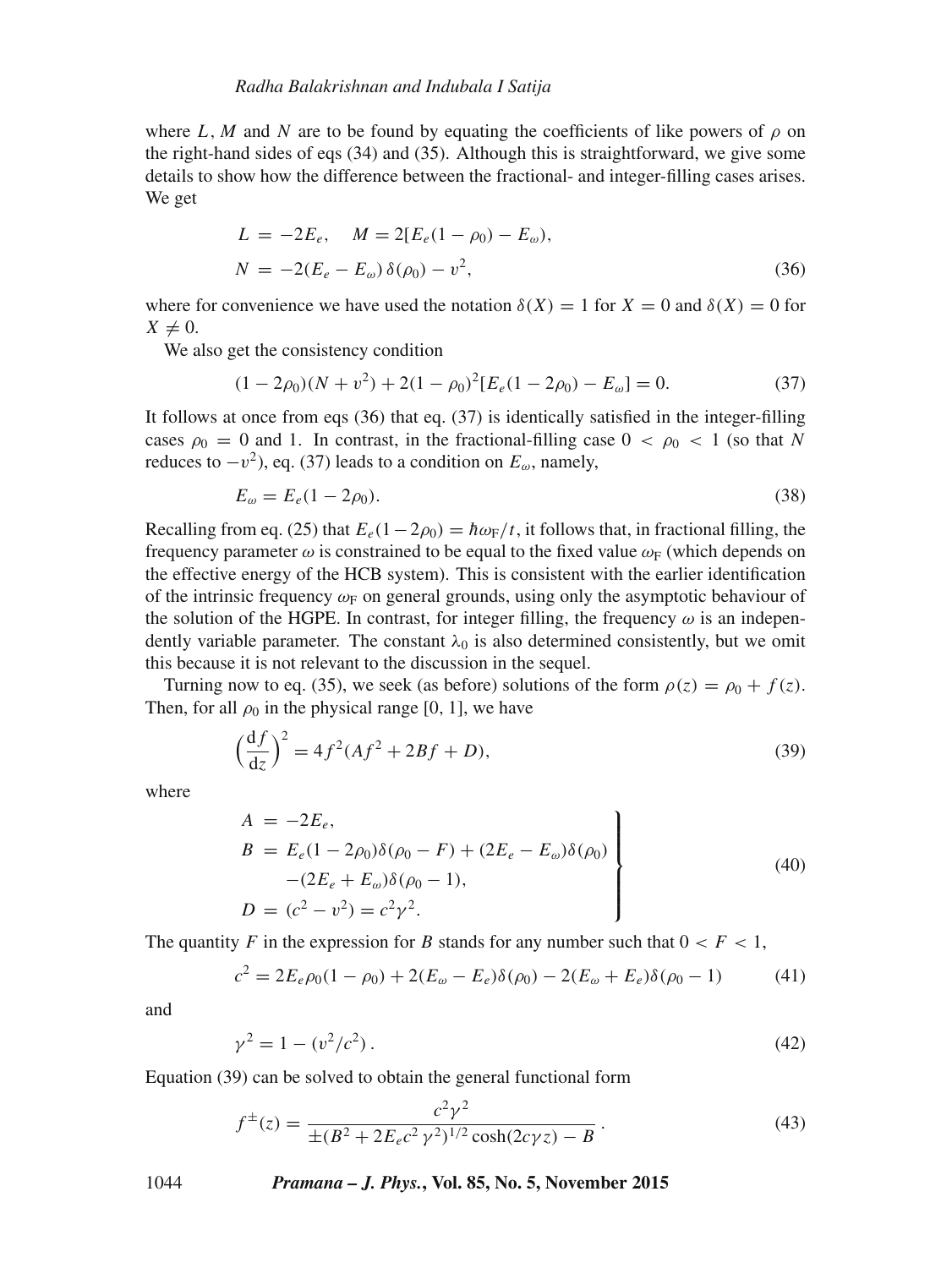We emphasize that the corresponding soliton solution  $\rho(z) = \rho_0 + f(z)$  holds good when  $E_e$  is positive or negative, provided that it is sufficiently small. This solution becomes exact when  $E_e = 0$ , as we shall see in the next section. The solution is also valid for both fractional- and integer-filling backgrounds, although these two cases exhibit different physical characteristics. (It must also be kept in mind that  $E_{\omega}$  is fixed as in eq. (38) in the fractional-filling case.) Owing to the particle–hole symmetry property

$$
f^{\pm}(\rho_0, \omega) = -f^{\mp}(1 - \rho_0, -\omega), \tag{44}
$$

it suffices to analyse solitons for the integer-filling  $\rho_0 = 0$  and the fractional-filling  $0 <$  $\rho_0 \leq \frac{1}{2}$ . The properties of the solitons when  $\rho_0 = 1$  and  $\frac{1}{2} < \rho_0 < 1$  can be read off from these results.

#### **6. NP-type and P-type solitons**

For any given  $\rho_0$ , the solutions  $f^+$  and  $f^-$  behave differently from each other. As  $\gamma \to 0$ , the leading behaviour of  $f^{\pm}$  is given by

$$
f^{\pm}(z) \simeq \frac{c^2 \gamma^2}{\pm B \left[ 1 + c^2 \gamma^2 \{ (E_e/B^2) + 2z^2 \} \right] - B}.
$$
\n(45)

It follows that the soliton solution  $f^-(z)$  vanishes at its maximum speed  $v = c$ . Reverting to  $\rho(z) = \rho_0 + f(z)$ , this leads to a density soliton which delocalizes and hence is nonpersistent at its maximum speed. Any soliton with this property will be termed an NP-type soliton.

Interestingly, at  $v = c$ , the solution  $f^+(z)$  tends to the nonzero limit

$$
f^{+}(z)|_{v=c} = \frac{B}{[E_e + 2B^2 z^2]}.
$$
\n(46)

Thus, the corresponding density soliton persists at its maximum speed. Any soliton with this property will be termed P-type. However, its localized profile now vanishes algebraically (rather than exponentially) as  $|z| \to \infty$ . In the present instance, this persistent soliton is bright for  $B > 0$ , and dark for  $B < 0$ .

# *Periodic soliton train*

We parenthetically remark that when  $\nu$  exceeds  $c$ , the above P-type soliton becomes a periodic soliton train given by

$$
f^+(v>c) = \frac{2(v^2 - c^2)}{[B^2 - 2E_e(v^2 - c^2)]^{1/2}\cos(2z\sqrt{v^2 - c^2}) - B}.
$$
\n(47)

We shall now discuss the characteristics of various types of solitons that are supported, when the effective energy parameter  $E_e$  is zero, positive and negative.

*Pramana – J. Phys.***, Vol. 85, No. 5, November 2015** 1045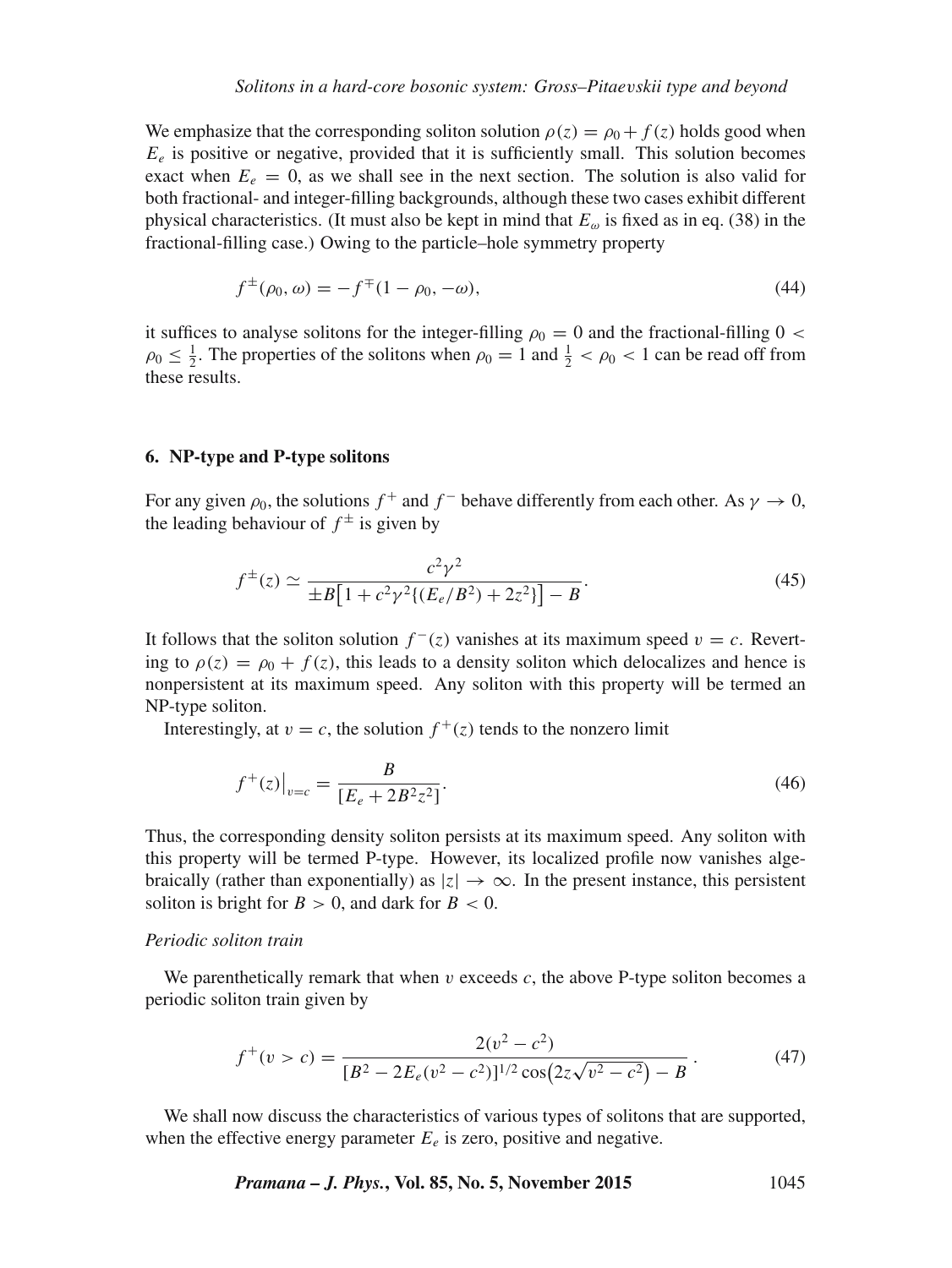#### 6.1 *Effective energy parameter*  $E_e = 0$

When  $E_e$  is exactly equal to zero, it is clear that there are no sound wave excitations (as the velocity of sound is proportional to  $\sqrt{E_e}$ ). Further, the differential equation (34) for density ρ reduces to

$$
\frac{1}{4}\rho_z^2 = -[(1-\rho_0)^2v^2 + \lambda_0]\rho - (2E_\omega + \lambda_0)\rho^2 - 2E_\omega\rho^3,
$$
\n(48)

with a corresponding equation for  $f(z)$ . The expression in eq. (43) for  $f^{\pm}(z)$  then becomes an exact solution, with  $E_e$  set equal to zero in eqs (40) for the quantities A, B and D. Further,  $c^2$  reduces to

$$
c^2 = 2E_{\omega} [\delta(\rho_0) - \delta(\rho_0 - 1)].
$$
\n(49)

It is immediately clear that no solutions exist for fractional filling  $(0 < \rho_0 < 1)$ . Hence we only need to consider integer fillings in this case.

(i) 
$$
\rho_0 = 0
$$

We now have  $B = -E_{\omega}$  and  $c^2 = 2E_{\omega}$  (so that  $\omega$  must be positive). Moreover, no dark solution is possible (the density cannot fall below the zero background). The only physical solution is  $f^+(z)$ , which yields

$$
\rho(z) = \gamma^2 \operatorname{sech}^2(c\gamma z). \tag{50}
$$

This is an NP-type bright soliton. It is remarkable that this soliton in the strongly repulsive HCB system with a zero background density, has a sech<sup>2</sup> profile similar to that of the bright soliton in the weakly attractive GPE. The detailed characteristics of these two solitons are, however, quite distinct. In the latter case, the travelling waves for the density and phase must move with different speeds to support a bright soliton [24]; in contrast, in the present case they travel with the same speed. In addition, the prefactor of the sech<sup>2</sup> function in the latter case is not  $\gamma^2$ , but depends on both the speeds.

It is worth noting that bright solitons have been predicted and observed so far [2] only in weak, locally attractive systems. Our result in eq. (50) suggests that these should be looked for in strongly repulsive systems as well.

(ii)  $\rho_0 = 1$ 

A bright soliton is not possible in this case, as the density cannot exceed unity. We now have  $B = -E_{\omega}$  and  $c^2 = -2E_{\omega}$  (so that  $\omega$  must be negative). The solution  $f^+$  is now ruled out (as it remains positive, causing  $\rho$  to exceed unity), while the solution  $f^-$  leads to the dark soliton

$$
\rho(z) = 1 - \gamma^2 \operatorname{sech}^2(c\gamma z). \tag{51}
$$

While this form of  $\rho$  is exactly the same as that of the dark soliton of the weakly repulsive GPE with background density  $\rho_0 = 1$ , the maximum speed of soliton in the present instance is not the speed of sound.

#### 1046 *Pramana – J. Phys.***, Vol. 85, No. 5, November 2015**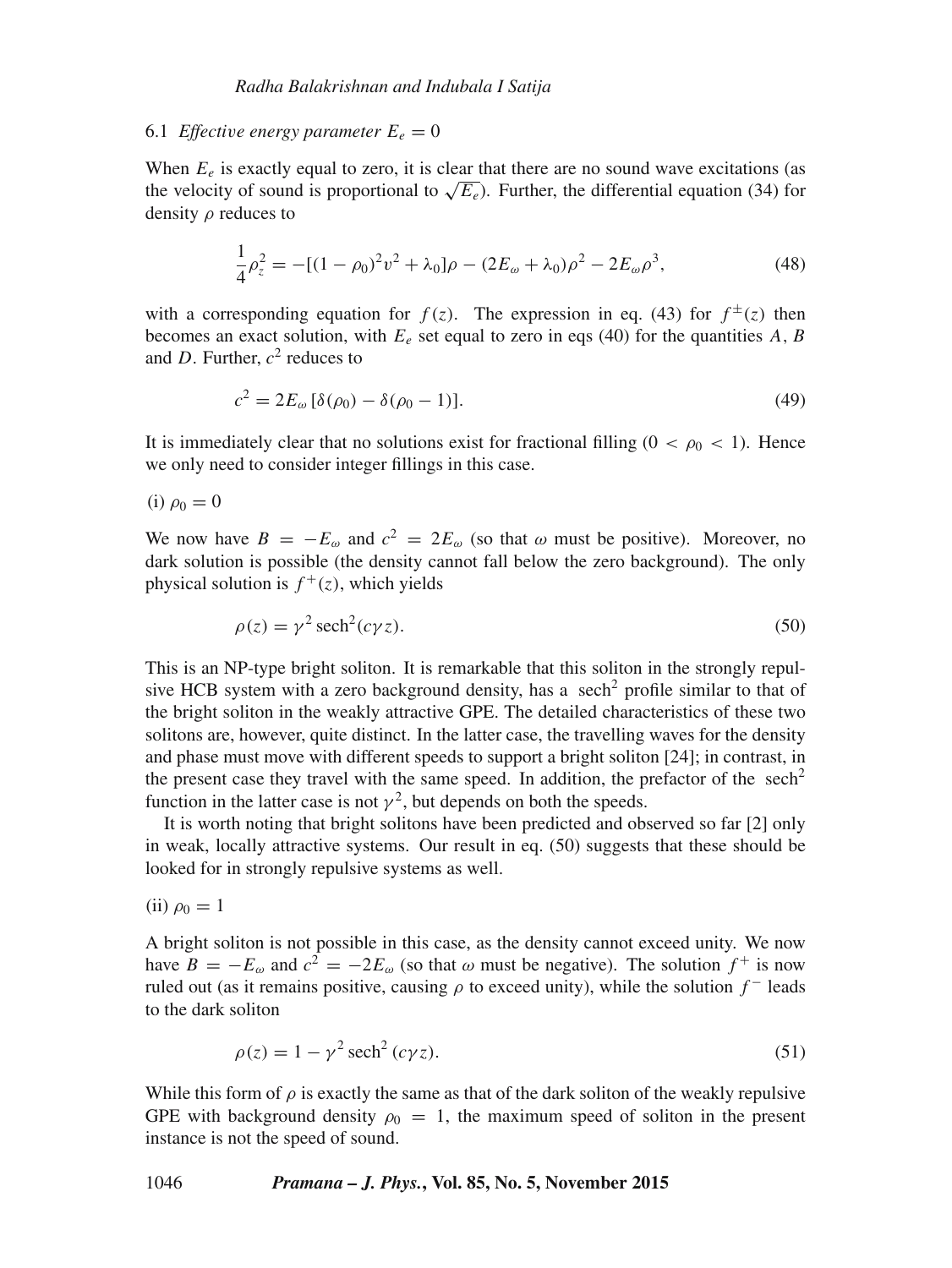#### 6.2 *Effective energy parameter*  $E_e > 0$

# (i) Fractional filling ( $0 < \rho_0 < 1$ )

This is the only case dealt with in our previous work  $[11–13]$ . We summarize the results for this case very briefly, in the interests of completeness as well as for ready comparison with the other cases to be discussed.

We have in this instance  $B = E_e(1 - 2\rho_0)$  and  $c^2 = 2E_e \rho_0(1 - \rho_0)$ . At half-filling  $(\rho_0 = \frac{1}{2})$ , B vanishes, and the solutions  $f^+(z)$  and  $f^-(z)$  are mirror images of each other. Both of them lead to density solitons of the NP-type, in the sense that they delocalize as  $v \to c$ . On the other hand, away from half-filling, for  $0 < \rho_0 < \frac{1}{2}$ , we have  $B > 0$ , showing that  $f^{-}(z)$  describes a NP-type dark soliton that dies as  $v \to c$ . In contrast,  $f^+(z)$  leads to a bright soliton 'on a pedestal' for the density, that survives at  $v = c$ , i.e., it is a P-type soliton. Its exponentially decreasing profile alters to the algebraically decaying profile:

$$
f^{+}(z)|_{v=c} = \frac{1 - 2\rho_0}{1 + 2E_e(1 - 2\rho_0)^2 z^2}.
$$
\n(52)

Summarizing, for  $0 < \rho_0 < \frac{1}{2}$  (respectively,  $\frac{1}{2} < \rho_0 < 1$ ), the dark (resp., bright) soliton is of the NP-type and delocalizes fully at  $v = c$ , whereas the bright (resp., dark) soliton is of the P-type which survives at  $v = c$ , taking on an algebraic profile, and then becoming a periodic soliton train at supersonic speeds.

(ii) Integer filling,  $\rho_0 = 0$ 

Before we discuss the details of this case, it is helpful to understand and compare the typical soliton profiles for the density  $\rho$  and the condensate density  $\rho^s = \rho(1 - \rho)$ obtained from eq. (43), for two fractional-filling cases ( $\rho_0 = 0.5$  and 0.25) as well as the integer-filling case  $\rho_0 = 0$ . In figure 1 we depict these cases for  $E_e = 0.1$ .

*Cross-o*v*er from P-type to NP-type soliton.* An interesting phenomenon occurs as we pass to the limit  $\rho_0 \to 0$  of the fractional-filling case. In this limit, eq. (41) implies  $c \to 0$ , so that the soliton becomes static, with a fixed frequency  $E_e t/\hbar$ . Once this limit is reached, however, the soliton solution corresponding to the integer filling  $\rho_0 = 0$  takes over, and the frequency  $\omega$  becomes a freely variable parameter.

Only bright solitons can occur when  $\rho_0 = 0$ . From eqs (40) and (41), we find  $B =$  $(2E_e - E_{\omega})$  and the maximum soliton speed  $c^2 = 2(E_{\omega} - E_e)$ . In the  $\rho_0 \to 0$  limit of fractional filling, as  $\hbar \omega_F/t \to E_e$  (see eq. (25)), this speed vanishes and the soliton is indeed static. But in the integer-filling case  $\rho_0 = 0$  per se,  $\omega$  is variable. For c to be real, we must have  $E_{\omega} > E_e$ . In addition, as we saw earlier, P-type bright solitons arise only for  $B > 0$ , i.e., for  $2E_e \ge E_{\omega}$ . We conclude, therefore, that when  $\rho_0 = 0$ , P-type bright solitons that survive at the maximum soliton speed are supported in the range of (positive) frequencies given by  $2E_e > E_\omega > E_e$ . However, a cross-over to the NP-type occurs at a critical frequency  $E_{\omega} = 2E_e$ . In other words, for all  $E_{\omega} \geq 2E_e$ , the solitons are NP-type bright solitons that delocalize at the maximum soliton speed. This cross-over phenomenon is illustrated in figure 2.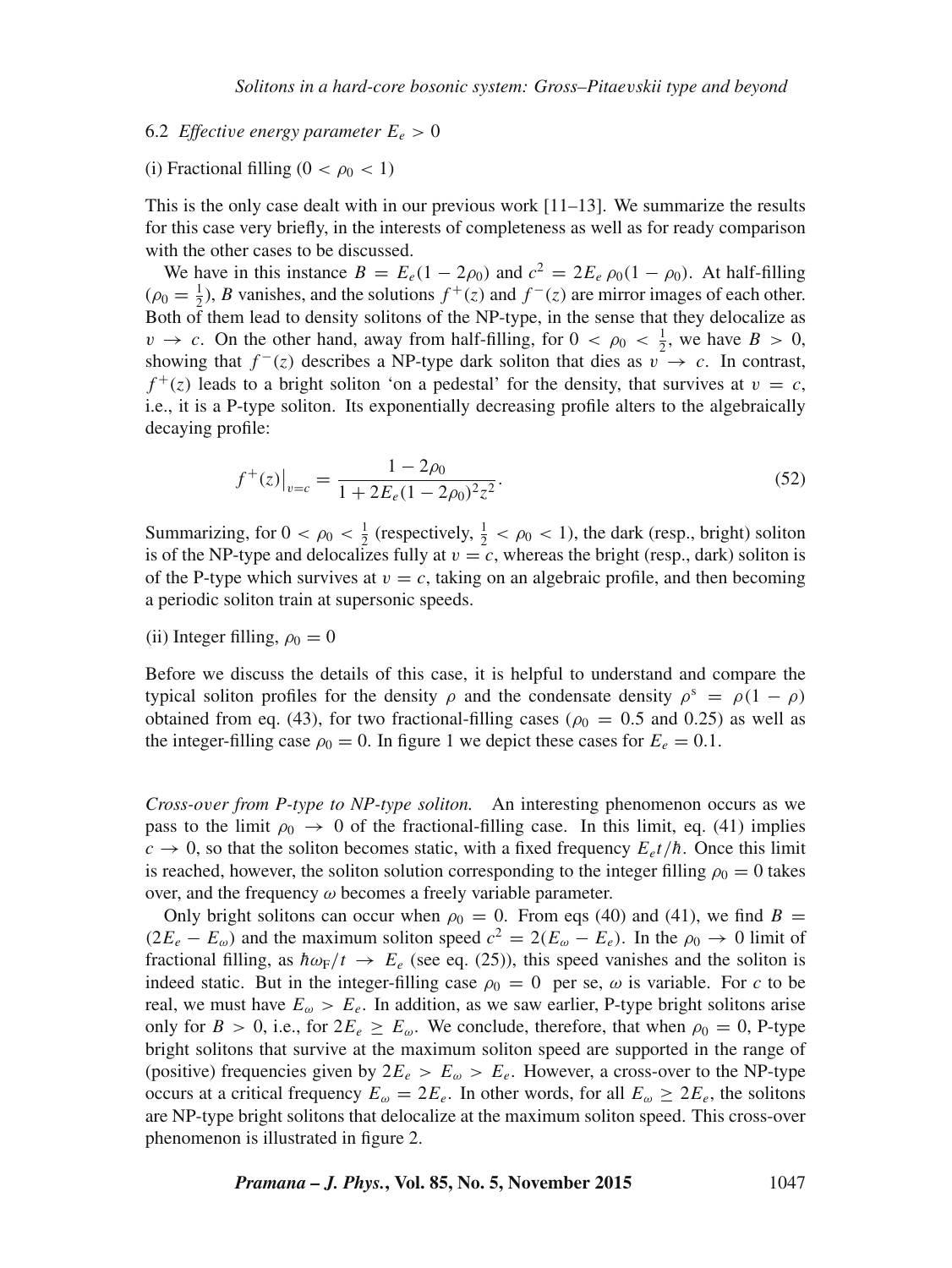

**Figure 1.** Solitary waves with background density (**a**)  $\rho_0 = 0.5$ , (**b**)  $\rho_0 = 0.25$ and (**c**)  $\rho_0 = 0$ , for  $E_e = 0.1$  and  $v/c = 0.8$ . The red and black lines depict the persistent (P) and nonpersistent (NP) solitons, respectively. (**A**), (**B**) and (**C**) show the corresponding condensate density  $\rho^s = \rho(1-\rho)$ , where the blue and green lines correspond, respectively, to P and NP solitons. When  $\rho_0 = 0.5$ , the plots of  $\rho^s$  for the two types coincide. When  $\rho_0 = 0$ , which exhibits only bright solitons, the P and NP types plotted correspond to  $E_{\omega} = 0.15$  and 0.3, respectively.

At the critical frequency  $E_{\omega} = 2E_e$ , we have  $B = 0$ . Using this in eq. (43), we find the NP-type bright soliton

$$
\rho(z) = \gamma \operatorname{sech}(2c\gamma z),\tag{53}
$$

which delocalizes for  $v = c = \sqrt{2E_e}$ . Note that both this expression for the density, as well as that for the corresponding condensate density  $\rho^s = \rho(1 - \rho)$ , are quite different from the form of the well-known bright soliton obtained for the GPE with an attractive interaction.

(iii) Integer filling,  $\rho_0 = 1$ 

When  $\rho_0 = 1$ , only dark solitons are possible. Exploiting particle–hole symmetry, results analogous to those described above in the case  $\rho_0 = 0$  can be deduced.

A final remark: Given a positive value of  $E_e$ , our analysis shows that, in the case of fractional filling, the maximum possible soliton speed corresponds to half-filling, and is given by  $c = (E_e/2)^{1/2}$ . In contrast, for integer filling, it appears as if the maximum

1048 *Pramana – J. Phys.***, Vol. 85, No. 5, November 2015**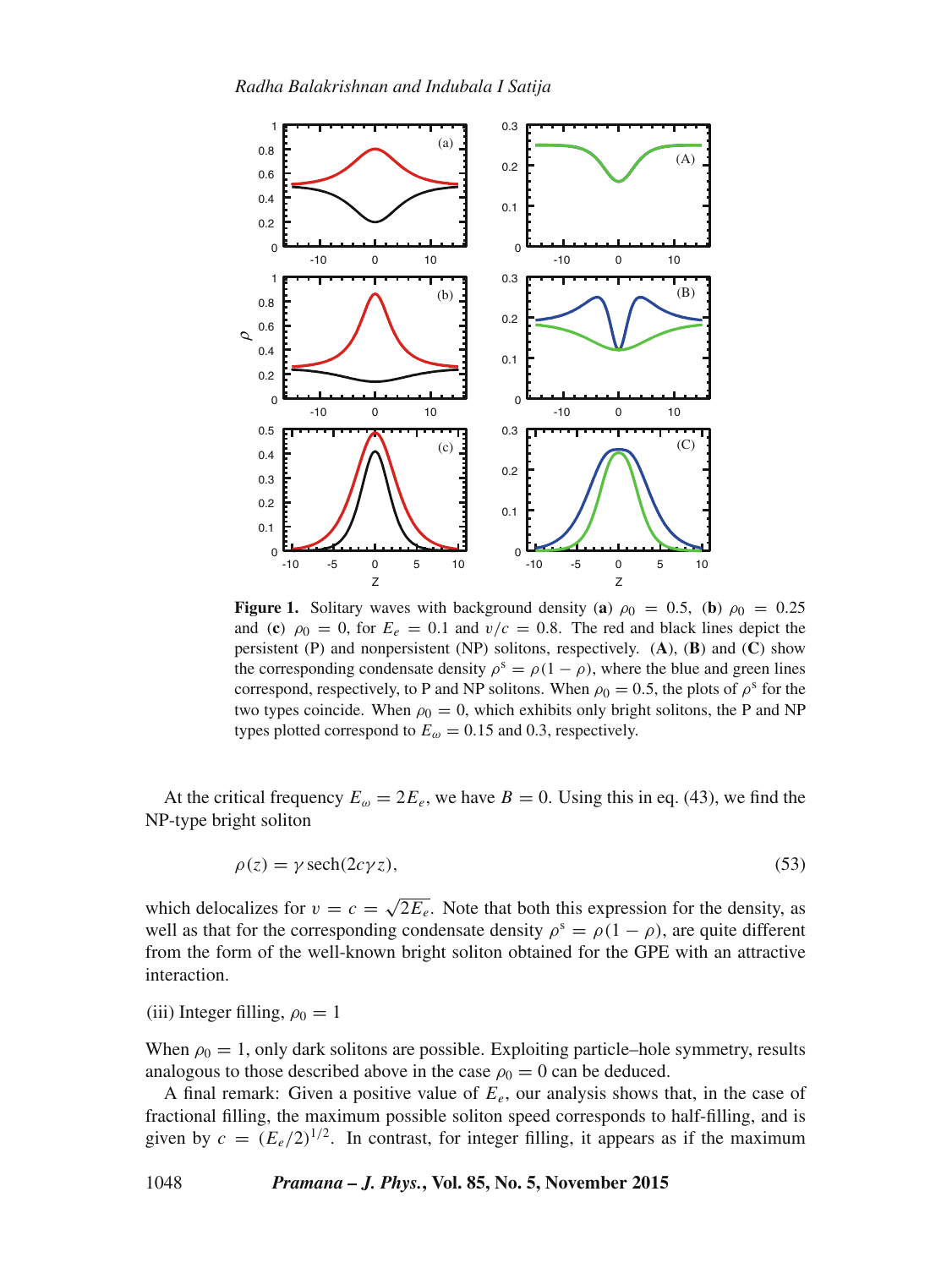

**Figure 2.** Solitons propagating at speed  $v/c = 0.999$  for  $\rho_0 = 0, E_e = 0.1$ , illustrating the cross-over from P-type to NP-type with delocalization at  $E_{\omega} > 0.2$ .

speed  $c = [2(E_{\omega} - E_e)]^{1/2}$  can keep on increasing as we increase  $\omega$ . However, as shown in figure 3, the width of the soliton decreases as c increases. Hence there is an effective upper bound to the speed that is imposed by the fact that the width of the soliton cannot drop below the lattice spacing, in order for our continuum formalism to be valid.

# 6.3 *Effective energy parameter*  $E_e < 0$

When  $E_e$  < 0, it is clear from eq. (41) for  $c^2$  that the system does not support solitons for fractional filling  $(0 < \rho_0 < 1)$ . It suffices, therefore to consider the integer-filling cases.

(i) Integer filling,  $\rho_0 = 0$ 

It follows from eq. (41) that we must have  $E_{\omega} > -|E_e|$  in order for c to be real. Equation (40) gives  $B = -(2|E_e| + E_\omega)$ . A positive value of B requires  $E_\omega < -2|E_e|$ , which is not consistent with a real value of c. Hence there are no soliton solutions for  $B > 0$ . When  $B = 0$ , the solution is purely imaginary, so that no solitons are possible in this case as well. Finally, for  $B < 0$ , it is easy to see that  $f^{-}(z)$  is the only possible solution. This corresponds to an NP-type bright soliton solution for all  $E_{\omega} > -|E_e|$ .

(ii) Integer filling,  $\rho_0 = 1$ 

Using the particle–hole symmetry relations, it follows from the discussion above that, in this case, an NP-type dark soliton occurs for all  $E_{\omega} < |E_e|$ .

In summary, when  $E_e < 0$ , no P-type soliton is possible for any value of the background density  $\rho_0$ .

This completes our discussion of soliton solutions for density  $\rho$ , and hence for the condensate density  $\rho^s = \rho(1 - \rho)$ . The solutions obtained for  $\rho$  in the foregoing also prove to be useful in the context of solitons in spin systems, as will be seen below.

*Pramana – J. Phys.***, Vol. 85, No. 5, November 2015** 1049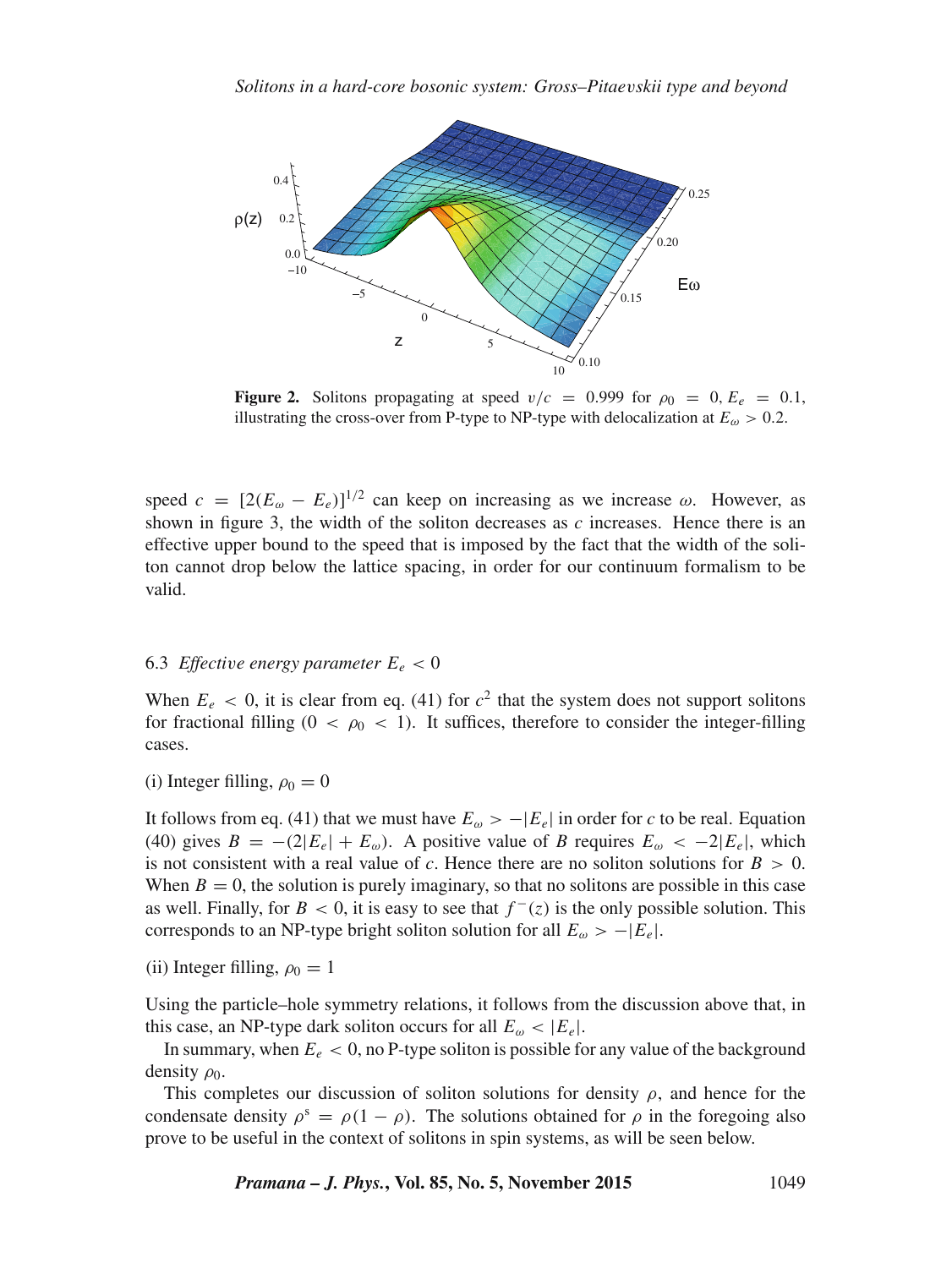

**Figure 3.** For  $E_e = 0.05$ , the three curves in each plot illustrate bright soliton profiles for  $\rho_0 = 0$ , for  $v/c = 0.25$  (red), 0.5 (green), 0.75 (blue), respectively. The upper plot is for  $c = 0.158$ , which is the maximum speed of sound possible for fractional filling, attained when  $\rho_0 = 0.5$ . The middle and lower plots are for  $c = 1$  and  $c = 2$ , respectively. The solitons in the middle and lower plots have speeds respectively 6.3 and 12.6 times the speeds in the upper plot. Although at  $\rho_0 = 0$  the solitons have no upper limit on their speed, their profiles become extremely narrow as  $c$  becomes large.

# **7. HCB solitons mapped to magnetic solitons in Heisenberg spin chains**

As stated in §3, the extended BH model Hamiltonian for HCB can be mapped to the quantum, spin-half, *XXZ* ferromagnetic Heisenberg Hamiltonian. Taking the expectation value of the equation of motion (16) in a spin-coherent state, we can deduce the equations of motion for the components of the spin in the corresponding classical Hamiltonian [25].

Magnetic solitons in classical Heisenberg chains have been studied for over two decades [26,27], and continue to attract attention in recent times [28]. While the order parameter for BEC is the condensate density  $\rho^s = \rho(1-\rho)$ , the relevant order parameter for the spin system is  $S^z$ , which can be found from the HCB boson density  $\rho$  on using the identification

$$
S^z = \frac{1}{2} - \rho. \tag{54}
$$

Thus, all the soliton solutions for  $\rho(z)$  which we have found in the foregoing will also yield the corresponding magnetic soliton solutions for  $S<sup>z</sup>(z)$ . The mapping between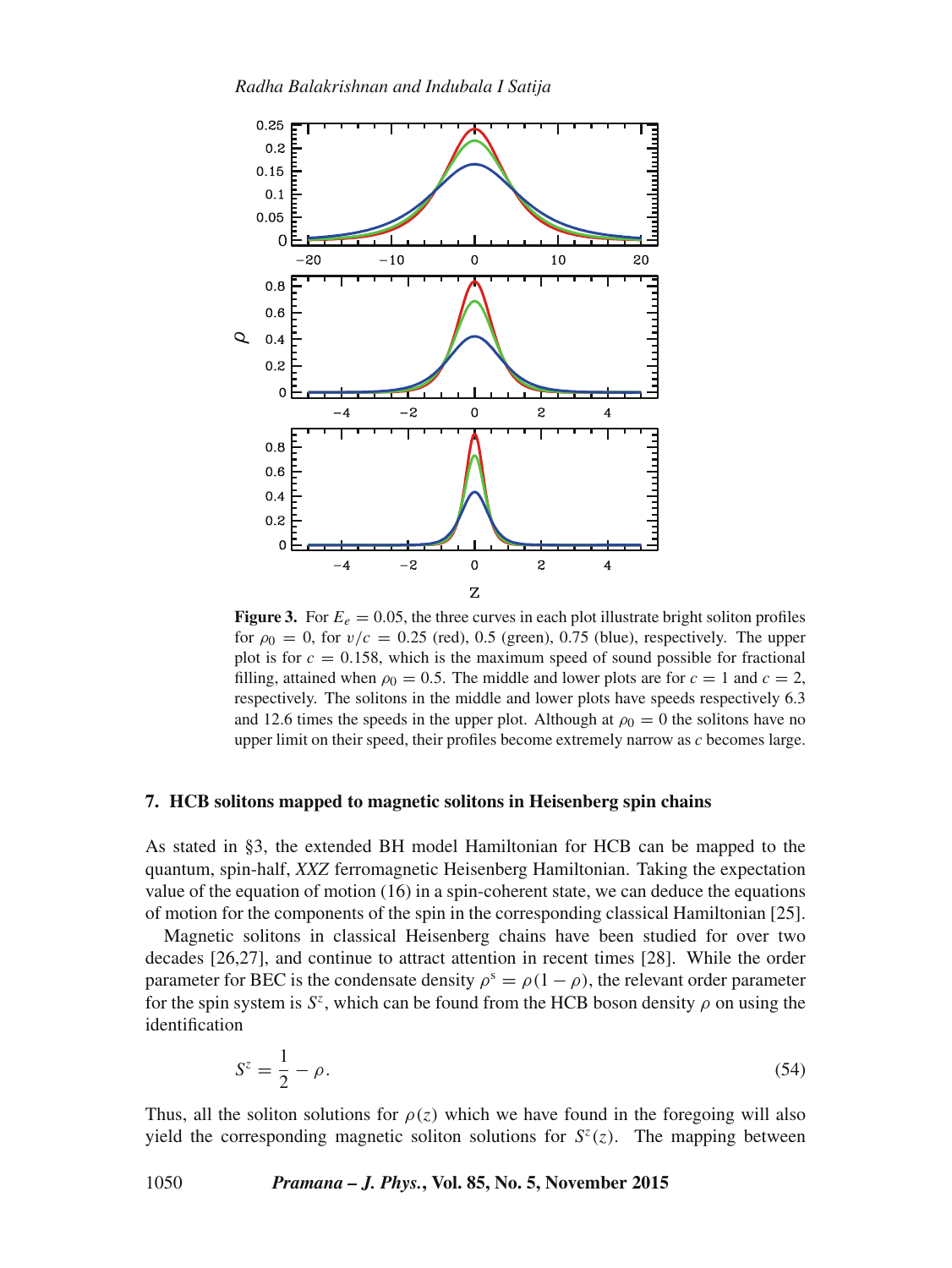the BEC and the magnetic systems also helps to provide some insights into the results obtained in the former case.

The analysis described in the preceding sections shows that, in all instances, the phase  $\phi(x, \tau)$  must be of the form  $\omega\tau + \phi(x - \nu\tau)$  (recall eq. (3)), i.e., the additive, purely timedependent term  $\omega\tau$  is necessary to obtain soliton solutions. In the context of a spin system,  $\omega$  is just the spin precession frequency in the presence of an external magnetic field along the z-axis. An appropriate field term must therefore be present in the effective Hamiltonian of the spin system. Thus, the gauge-transformed evolution equation (23), which led ultimately to the soliton solutions in eq. (43), also describes the solitons in the continuum dynamics of the following dimensionless anisotropic Heisenberg spin Hamiltonian:

$$
H_{\text{eff}}/t = -\sum_{\langle j,l\rangle} \mathbf{S}_j \cdot \mathbf{S}_l + E_e \sum_{\langle j,l\rangle} S_j^z S_l^z - E_\omega \sum_j S_j^z,\tag{55}
$$

where  $E_e$  and  $E_\omega$  now represent, respectively, the anisotropy energy and the magnetic field along the z-axis that causes the desired spin precession. As in the BEC problem, three cases arise, corresponding, respectively, to positive, zero and negative values of  $E_e$ . These will be considered in turn. Corresponding to the background density  $\rho_0$  in the BEC case, the background value of the order parameter in the spin system is

$$
\bar{S}^z = \frac{1}{2} - \rho_0. \tag{56}
$$

The order parameter  $S^{z}(z) \rightarrow \overline{S}^{z}$  asymptotically. The range  $0 \leq \rho_0 \leq 1$  translates to  $\frac{1}{2} \ge \bar{S}^z \ge -\frac{1}{2}$ . Integer and fractional fillings correspond, respectively, to  $\bar{S}^z = \pm \frac{1}{2}$  and  $-\frac{1}{2} < \bar{S}^z < \frac{1}{2}$ . In particular, half-filling ( $\rho_0 = \frac{1}{2}$ ) corresponds to  $\bar{S}^z = 0$ .

(a)  $E_e > 0$ 

In physical terms, this case corresponds to an easy-plane anisotropic spin chain. Once again, two subcases must be distinguished.

(i)  $-\frac{1}{2} < \bar{S}^z < \frac{1}{2}$ : As we have already seen in the BEC system, in this case the frequency  $ω$  is fixed at the value  $ω_F$  given by  $\hbar ω_F/t = 2E_e\bar{S}^z$ . The effective Hamiltonian in eq. (55) becomes

$$
H_{\text{eff}}/t = -\sum_{\langle j,l\rangle} \mathbf{S}_j \cdot \mathbf{S}_l + E_e \sum_{\langle j,l\rangle} S_j^z S_l^z - 2E_e \bar{S}^z \sum_j S_j^z. \tag{57}
$$

Unlike the case of usual spin chains, the 'external' field is not an independent quantity, but depends on the anisotropy  $E_e$  and  $\bar{S}^z$ . There are two competing terms in  $H_{\text{eff}}$ : the easyplane anisotropy tends to make spins lie in the  $xy$ -plane, but the magnetic field tends to align spins along the z-axis. (This field encodes the particle–hole imbalance  $(1 - 2\rho_0)$  in the background.) At half-filling, the magnetic field vanishes. Hence neither the positive nor the negative z-direction is preferred to the other, and the excitations are symmetric about the easy plane. This helps us to understand why the solitons in figure 1a are mirror images of each other.

Away from half-filling, the magnetic field is nonzero, and this symmetry is lost (see figure 1b). In general, both NP- and P-type magnetic solitons occur. The solitons we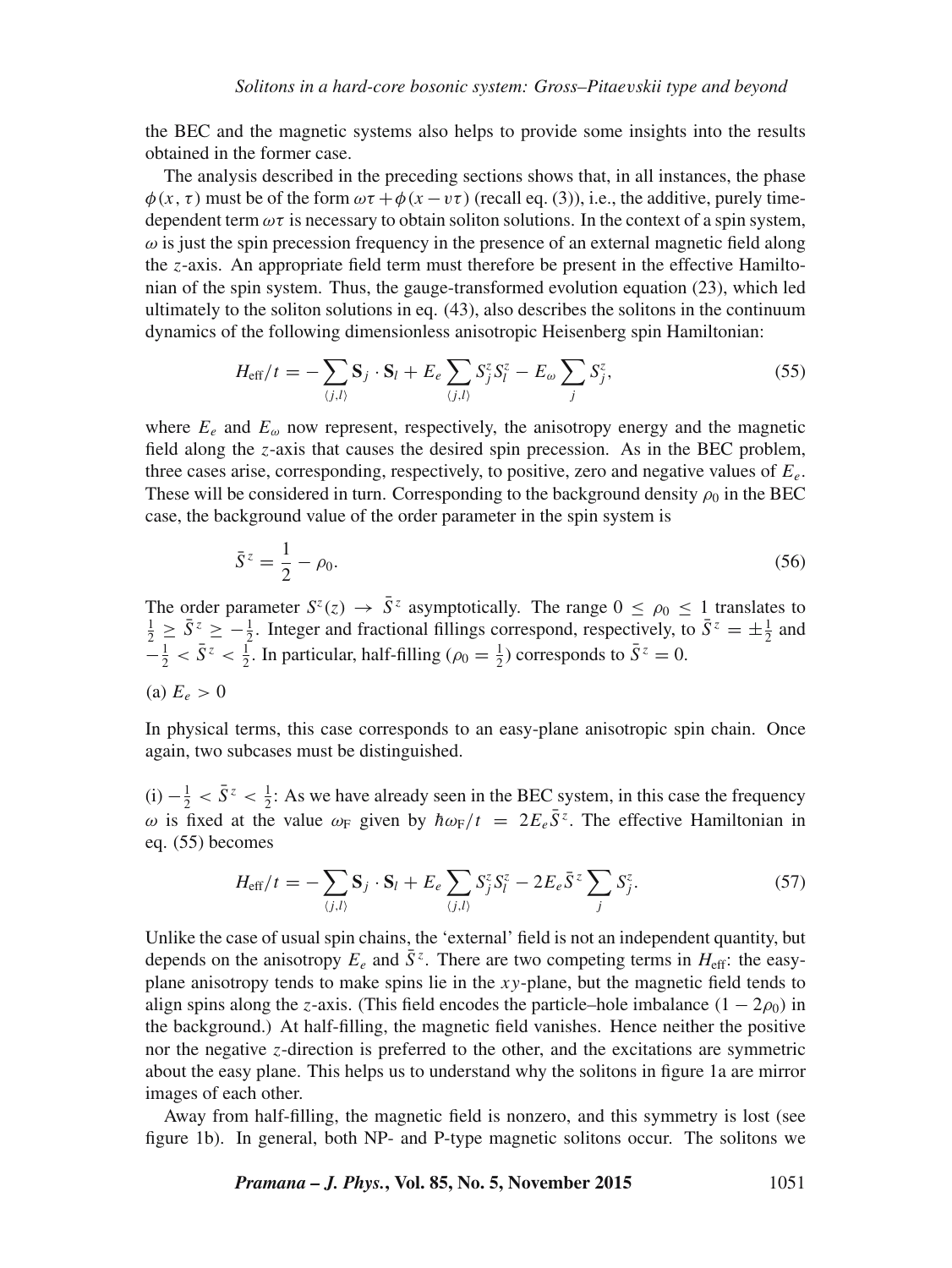obtain for spin-1/2 are similar to the A- and B-type rotary wave solutions [27] found for magnetic solitons in spin S, easy-plane chains with a specific type of external field which depends on the anisotropy and the boundary condition on  $S<sup>z</sup>$ . It is interesting that this type of spin Hamiltonian appears in a natural fashion in the extended BH model for HCB. (ii)  $\bar{S}^z = \pm 1/2$ : In this case the precession frequency  $\omega$ , which is necessary to create a soliton, is no longer fixed. The field term in the spin Hamiltonian in eq. (55) is proportional to  $\omega$ . Translating our results for the limit  $\rho_0 \rightarrow 0$  discussed earlier, we have P-type magnetic solitons that persist even at their maximum speed (which depends on  $\omega$ ) for a range of fields  $E_{\omega}$ , beyond which they cross over to NP-type magnetic solitons.

(b)  $E_e = 0$  and (c)  $E_e < 0$ 

These cases represent, respectively, the isotropic and easy-axis anisotropic spin chains. It is clear that  $\overline{S}^z$  can only be  $\pm 1/2$  in these cases. Hence,  $\omega$  is a variable parameter. However, in contrast to the case of the easy-plane spin chain, these systems support only NP-type solitons for all  $\omega$ .

We remark that in the existing literature [26,27], magnetic soliton solutions for  $S^z$  in the classical isotropic chain ( $E_e = 0$ ) as well as the easy-plane ( $E_e > 0$ ) and easy-axis  $(E_e < 0)$  anisotropic chains have been treated individually, on a case-by-case basis. In contrast, the derivation we have presented permits us to find soliton solutions in all the cases in a unified manner. Equation (43) provides a single expression from which the functional forms of the solitons and their characteristics can readily be deduced in all the cases of interest.

# **8. Summary and discussion**

We have provided a unified formulation for finding solitary waves for all background densities, in the BEC of strongly repulsive bosons, described by a hard-core boson (HCB) system. Using an extended Bose–Hubbard model for HCB, which also includes nearestneighbour attractive interactions on the lattice, we show that in the continuum version, the condensate order parameter of this system satisfies eq. (19), which we have named the HGPE. Our comprehensive analysis also includes the GPE for weakly repulsive BEC, arising from the BH model of normal bosons. Interestingly, the GPE also emerges on neglecting certain nonlinear terms in the HGPE for low densities.

We find that, while the infinite on-site repulsion condition  $U/t \to \infty$ , for HCB in the BH model completely delocalizes the dark soliton in the GPE (see eq. (14)), the addition of a finite nn attractive potential  $V \sim t \left(\ll U\right)$  is sufficient to localize the dark soliton and even (in some cases) support bright solitons. As our results derived from eq. (43) for the HGPE show, the behaviour of the soliton depends on the value of the condensate background density and on the sign and magnitude of the effective energy parameter  $E_e$ .

The methodology we have developed for finding soliton solutions of both the GPE and the HGPE with various background densities in BEC provides an integrated framework that also proves useful in understanding these nonlinear modes in magnetic spin chains. Further, it brings out certain universal aspects of the solutions, as well as certain distinguishing features. By enabling an integrated treatment of the GPE and of the HGPE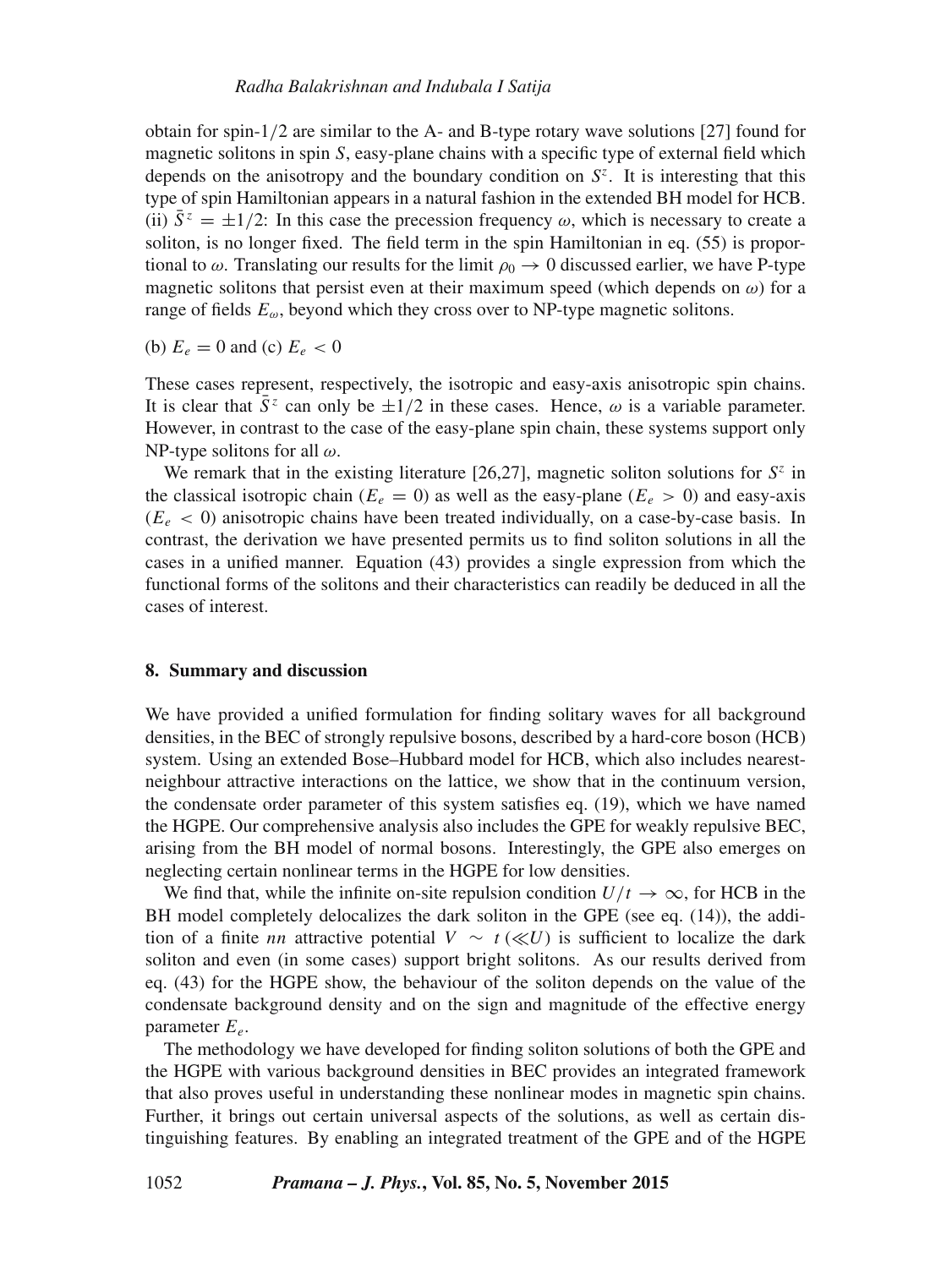for various background densities (leading to eqs (8) and (35), respectively), our analysis brings out a kind of universality in the description of solitary waves whose amplitude and width are expressed in terms of the maximum speed  $c$  and the corresponding contraction factor  $\gamma$  (compare the solutions given by eqs (14) and (43)).

We now summarize our results for solitons in the HGPE. Solitons in the presence of a background condensate density (i.e., when  $0 < \rho_0 < 1$ ) and in its absence (i.e., when  $\rho_0 = 0$  or 1) encode a fundamental distinction. Although two competing energy scales  $E_e$  and  $E_\omega$  appear in general in the HCB system, our systematic analysis shows that in the former case these get related, leading to a fixed frequency, whereas in the latter case they remain independent parameters.

When the background condensate density is nonzero, solitons exist only for  $E_e > 0$ , with the speed of sound as the maximum speed of the soliton. The soliton is characterized by its speed v alone, while its associated frequency  $\omega_F$  is a constant, fixed by the background  $\rho_0$  and the system parameters. For this case, the two species of condensate density solitons coexist: an NP-type dark soliton and a novel P-type bright soliton which persists even at the speed of sound.

When the background condensate density vanishes, solitons exist for  $E_e > 0$  as well as for  $E_e \leq 0$ . There is neither intrinsic speed of sound, nor a fixed frequency. The soliton solution is a function of both its speed v and its variable frequency  $\omega$ . Further, the maximum speed c of the soliton depends upon  $\omega$ . The cases  $E_e > 0$  and  $E_e \le 0$  are distinct from each other, the behaviour in the former instance being somewhat more intricate.

When  $E_e > 0$  (and the background condensate density is zero), the two species (the Ptype and the NP-type) of solitons do not coexist. The frequency parameter  $\omega$  provides an additional independent energy scale  $E_{\omega}$  in this case. Considering, for example, the case  $\rho_0 = 0$ , the P-type bright solitons (in the density  $\rho$ ) that survive even at the maximum speed  $v = c$  only exist if  $E_e < E_\omega < 2E_e$ . This shows that the energy  $E_\omega$  associated with the background should be at least  $E_e$ , to create even a static soliton excitation that rises above the background. Energies higher than this make the soliton move, with the amplitude remaining finite even at its maximum ( $\omega$ -dependent) speed  $v = c$ . This shows its persistent nature. However, the amplitude of the soliton at  $v = c$  steadily decreases as a function of  $\omega$ , till it vanishes at a critical frequency given by the condition  $E_{\omega} = 2E_e$ , signalling a cross-over to an NP-type soliton for  $E_{\omega} > 2E_e$ . This phenomenon is illustrated in figure 2.

On the other hand, when  $E_e \le 0$  (and the background condensate density is zero), only one species of soliton can occur, namely, the NP-type bright soliton for the condensate density.

A novel aspect of solitons in the HCB system described by the HGPE is the possibility of creating very high-speed localized modes in a system whose background has vanishing condensate density, by increasing the soliton frequency  $\omega$ . The zero-background solitons for this strongly repulsive system can indeed be made to propagate with speeds that are much higher than the maximum speed possible (attained at half-filling,  $\rho_0 = 1/2$ ) when the solitons move in a background with a nonvanishing condensate density. This is illustrated in figure 3 for  $E_e > 0$ , but it remains true even when  $E_e < 0$ .

The 'Soliton Tree' diagram in figure 4 summarizes various possible solitary wave solutions for the density in the HCB system, providing a comprehensive picture of its nonlinear modes.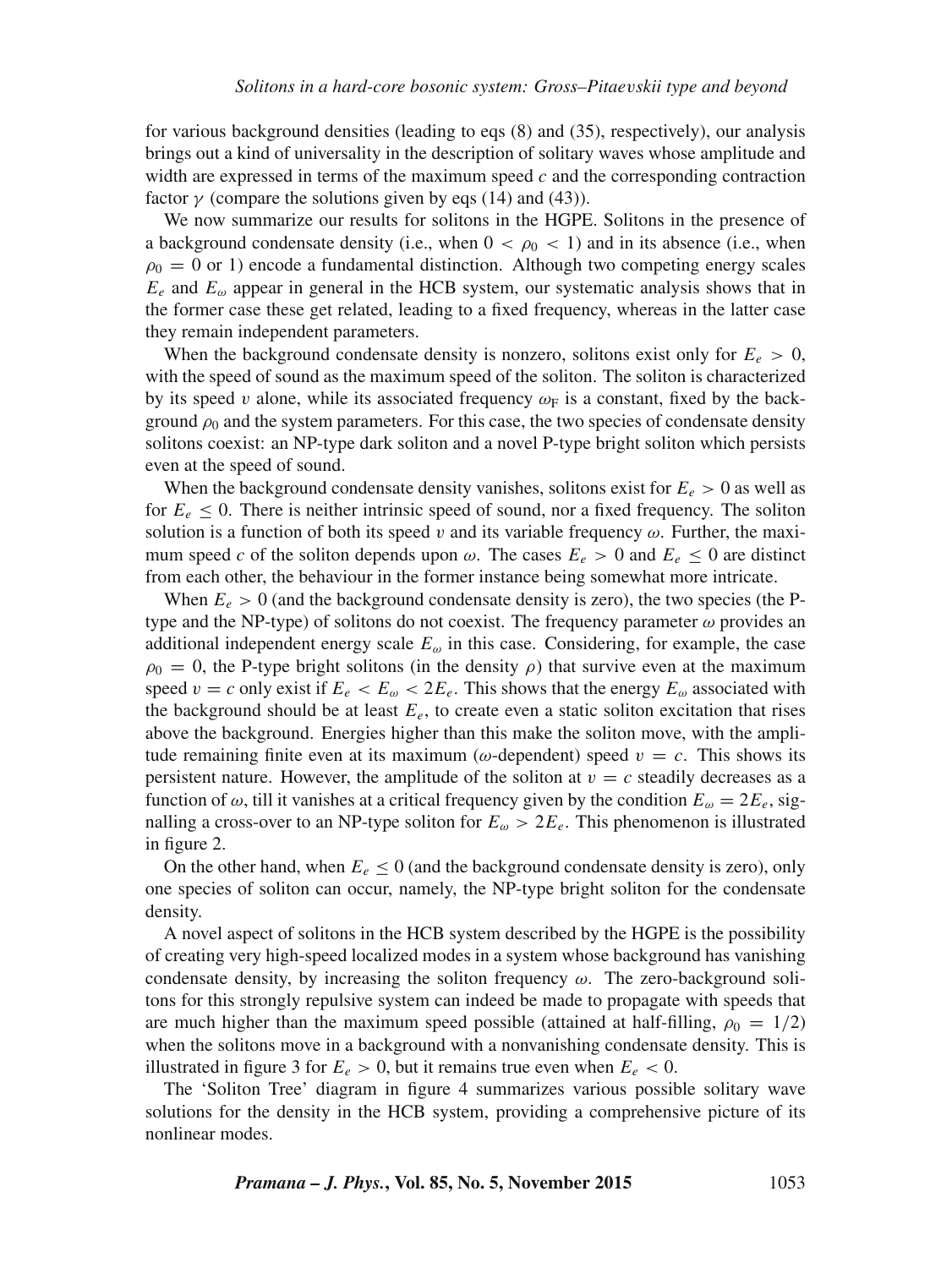

**Figure 4.** Soliton Tree: Classification of different types of density solitons in the HCB system considered. The star indicates that the corresponding soliton has a form similar to that of the GPE.

Finally, we have shown that, by using the relationship  $\rho = \frac{1}{2} - S^z$  between the density in the HCB system and the order parameter in the spin system, the entire analysis can be carried over to find and describe magnetic solitons in isotropic and anisotropic ferromagnetic spin chains in the presence of a magnetic field, in a consolidated fashion.

Soliton propagation has been studied experimentally in BEC using various techniques [6] such as the phase-imprinting method [1–3], which manipulates the initial BEC phase without affecting its density, the density-engineering method [4,5] which creates an appropriate initial form for the density without affecting the BEC phase and the quantum-state engineering method [3,5] which manipulates both the density and the phase. Suggestions for experimental realizations of the HCB system have been discussed in detail in [18]. We hope that our detailed theoretical results and predictions will motivate experimental research on BEC solitons in the strongly interacting HCB system we have studied.

#### **Acknowledgements**

RB thanks the Department of Science and Technology, India, for financial support.

# **References**

- [1] S Burger *et al*, *Phys. Re*v*. Lett.* **83**, 5198 (1999) J Denschlag *et al*, *Science* **287**, 97 (2000)
- [2] K Strecker *et al*, *Nature* **417**, 150 (2002)
- [3] C Becker *et al*, *Nature Phys.* **4**, 496 (2008) S Stellmer *et al*, *Phys. Re*v*. Lett.* **101**, 120406 (2008)